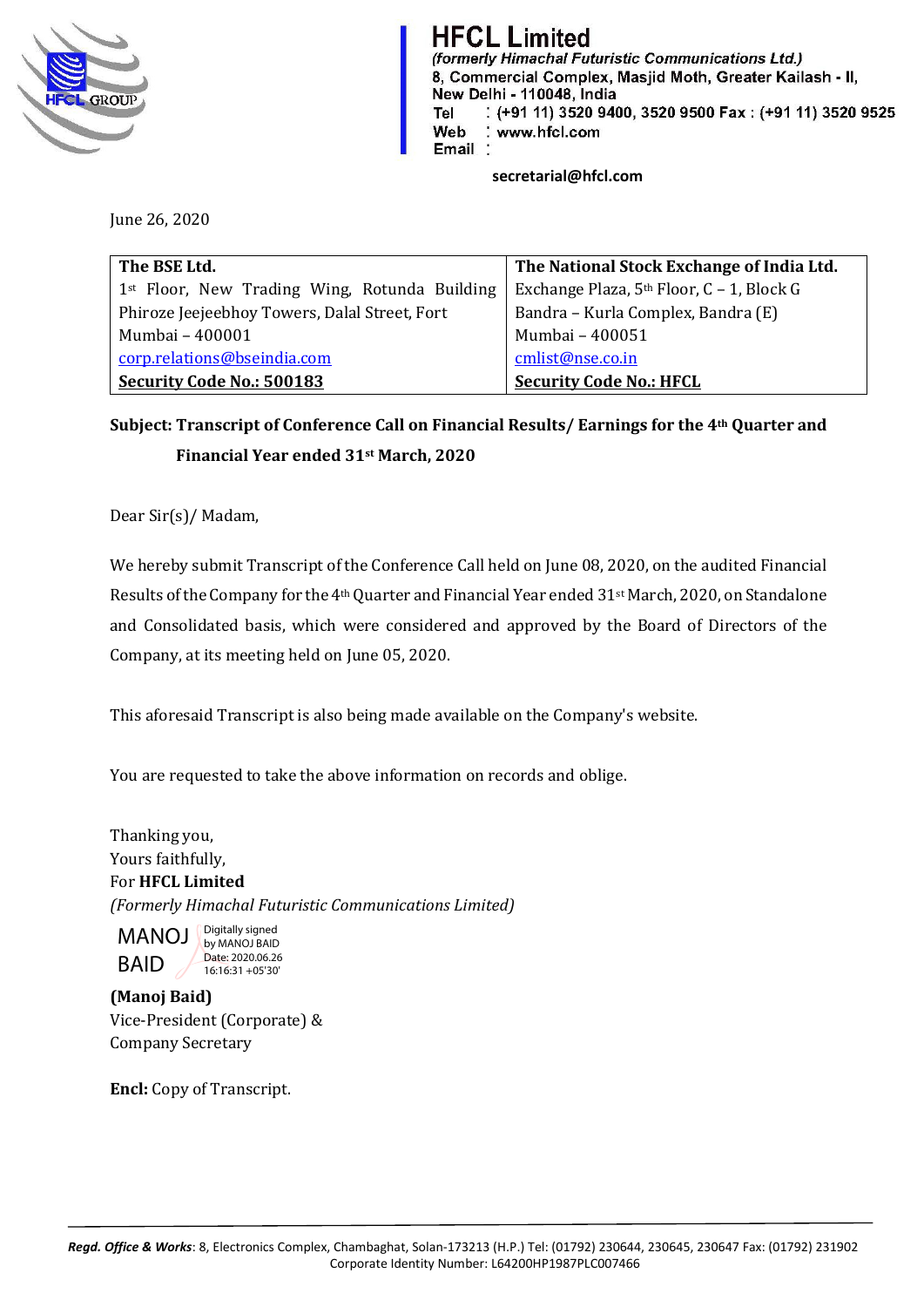## **HFCL Limited (formerly Himachal Futuristic Communications Limited) Q4 and FY20 Earnings Conference Call 8th June, 2020**

Moderator: Ladies and gentlemen, good morning and welcome to HFCL Limited's Earnings Conference call for the fourth quarter and year ended  $31<sup>st</sup>$ March, 2020.

As a reminder, all participants' lines will be in the listen-only mode and there will be an opportunity for you to ask questions after the presentation concludes. Should you need assistance during the conference call, please signal operator by pressing '0' then '\*' on your touchtone phone.

I now hand the conference over to Mr. Anuj Sonpal from Valorem Advisors. Thank you and over to you Mr. Sonpal.

Anuj Sonpal: Good morning, everyone, and a warm welcome to you all. My name is Anuj Sonpal from Valorem Advisors, we represent the Investor Relations of HFCL Limited.

> On behalf of the Company, I would like to thank you all for participating in the Company's earnings conference call for the fourth quarter and financial year ended  $31^{st}$  March, 2020. Before we begin, I would like to mention a short cautionary statement. Some of the statements made in today's earnings conference call may be forward-looking in nature. Such forward looking statements are subject to risks and uncertainties, which could cause actual results to differ from those anticipated.

> Such statements are based on management's beliefs as well as assumptions and information currently available with the management. Audiences are cautioned not to place undue reliance on these forward looking statements in making any investment decisions.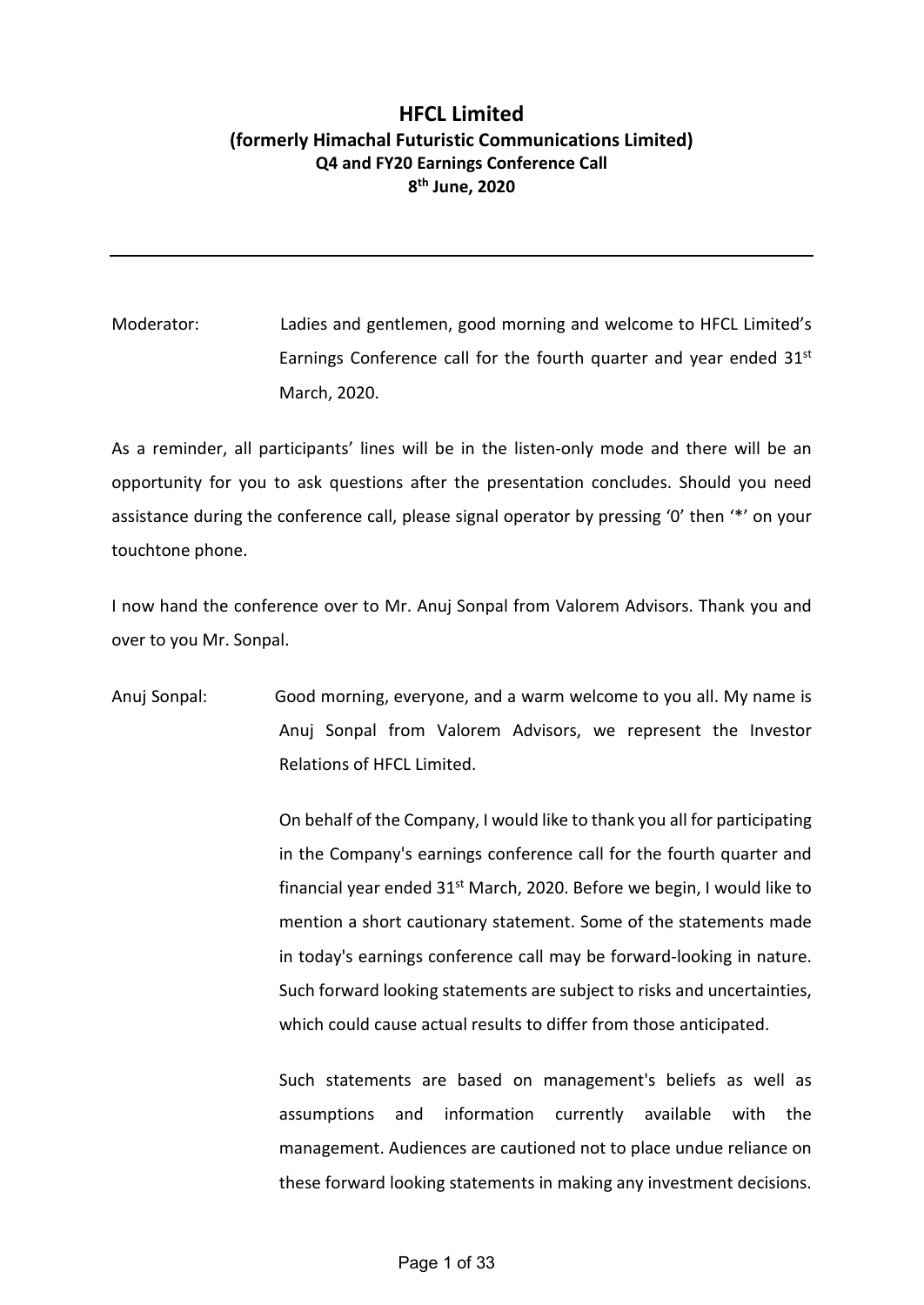The purpose of today's earnings conference call is purely to educate and bring awareness about the Company's fundamental business and financials for the quarter/year under review.

I would now like to introduce you to the management participating in today's earnings conference call with us. We have with us Mr. Mahendra Nahata – Promoter & Managing Director. We also have with us Mr. V. R. Jain – Chief Financial Officer. Without much delay, I request Mr. Nahata to give his opening remarks. Thank you. And over to you, sir.

Mahendra Nahata: Very good morning to all of you and thank you, Anuj, for the introduction. I hope all of you are keeping safe and healthy along with your families during this pandemic time. We welcome and thank you all for joining us today for this earnings conference call for the fourth quarter and financial year ended 31st March 2020. I believe all of you have gone through the financial results which we announced on 5th June 2020.

> Friends, let me first give you a brief background of HFCL. HFCL is a leading Telecom, Technology Enterprise connecting the world with fully integrated communication network, products, solutions and specialized services. It manufactures Optical Fiber, Optical Fiber Cables, cable accessories, high-end telecom transmission and access equipment. Its technologically advanced solutions cover all aspects of value chain from the manufacturing of leading-edge communication network products to providing specialized services for telecom, defence, railway, utilities and security & surveillance network projects both in private and government sectors.

> HFCL's in-house Centre for Excellence in R&D at Gurgaon and Bangalore along with invested R&D Houses and other collaborators at different locations in India and abroad, continuously work on developing cost competitive and innovative range of technology products and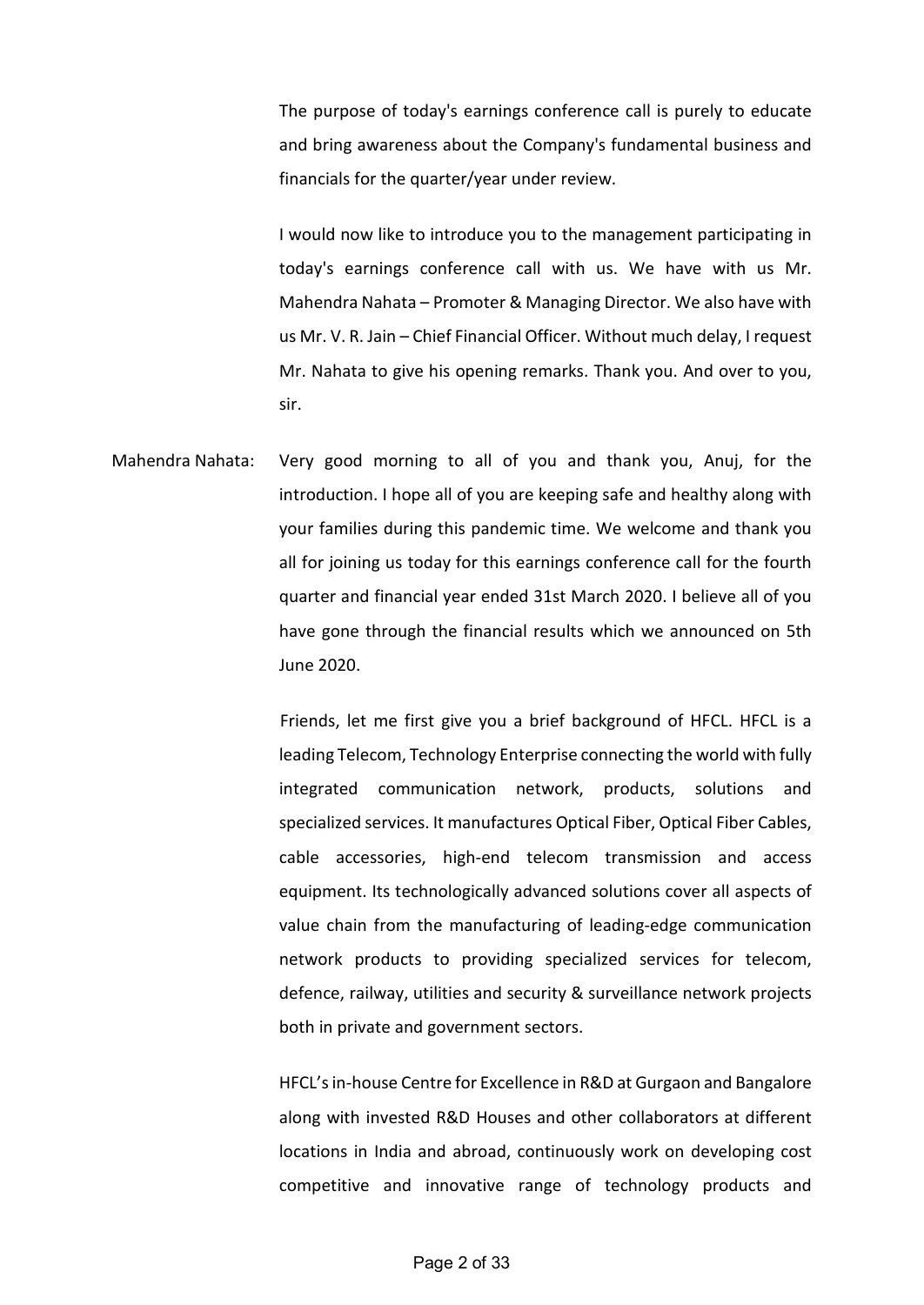solutions. HFCL Group has fully integrated world class manufacturing facilities at five locations to produce wide range of new generation products. HFCL has worldwide customers with exports to more than 40 countries.

The Company has a strong order book of Rs.8,409 crores which is 2.2x of FY20 revenue. These orders are largely to be executed over the next one or two years. Expected revenue and earnings are aptly supported in the existing orders and future opportunities. It comprises of prestigious orders spread across all business verticals and customers including telecom, defence, railways, border surveillance etc.

Our order book also includes O&M orders worth Rs.1,614 crores ensuring better margin revenue year-on-year basis. Our growth strategy is to produce technology products and solutions with competitive capabilities for diverse and expanded customer base which is guided towards creating shareholders' value with strong fundamental for sustained growth. Our product development capabilities are continuously taking us forward as a technology enterprise where we develop products with latest technologies with a futuristic approach which are cost effective and have our IPRs.

Our products have worldwide deployment capabilities with major global and Indian certifications. Our own products and technologies are expected to make our margins even better. Our Center for Excellence and Research along with invested R&D houses and collaborators at different locations in India and abroad are working on development of new aged technologies. We are consistently empowering innovation to introduce new technologies by promoting research and development.

Our vision is to develop cost effective next generation products with our IPR which can be sold globally and can be benchmarked with other leading global manufacturers. I am glad to share with you that we have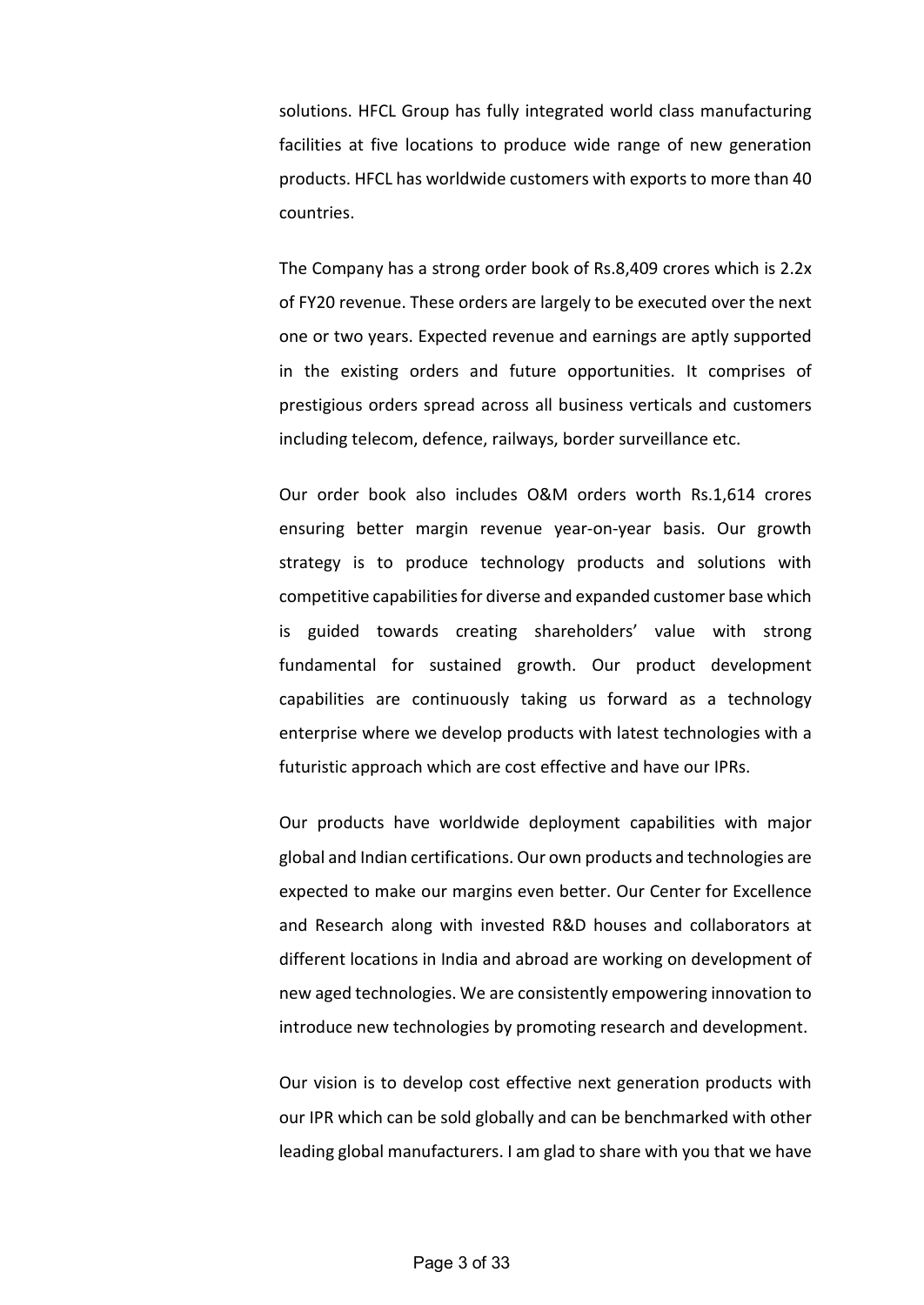already developed Wi-Fi network products, high capacity radio relays, microwave radios and cloud-based management platform.

We are in process of developing switches and routers, intelligent antenna systems, software design radios, ground surveillance radar, electro optic devices, electronic fuses etc. either by ourselves or collaborative research and development. During Q4, we have commenced production of optical fiber at our new facility in Hyderabad. This will streamline our supply chain and also ensure better competitiveness.

I would now like to explain the impact of Corona pandemic on our business. The lockdown brought the operations at halt when the Group's manufacturing facilities at all locations remained shut from 25th March to end of April. Project implementation at various locations for defence services and private telecos as well also came to halt. This has affected production at our manufacturing facilities and execution of projects at various locations.

 The Company has however resumed its manufacturing operations at all its facilities in gradual manner after taking all the necessary precautions for ensuring safety of our staff as per the Government directives from time-to-time. We are at present operating at lower utilization levels due to persistent disruptions in supply chain and also inability of customers to resume supplies because of stoppage of their own operations in field. We hope to increase the utilization as more relaxations are allowed by the Government and customers are able to start full scale operations.

 The Company has resumed work at its offices gradually as allowed by the state governments of their respective states where the Company operates. We have also commenced our turnkey operations except at the project sites that fall in the containment zones or are still not permitted for work by outsiders such as some of the army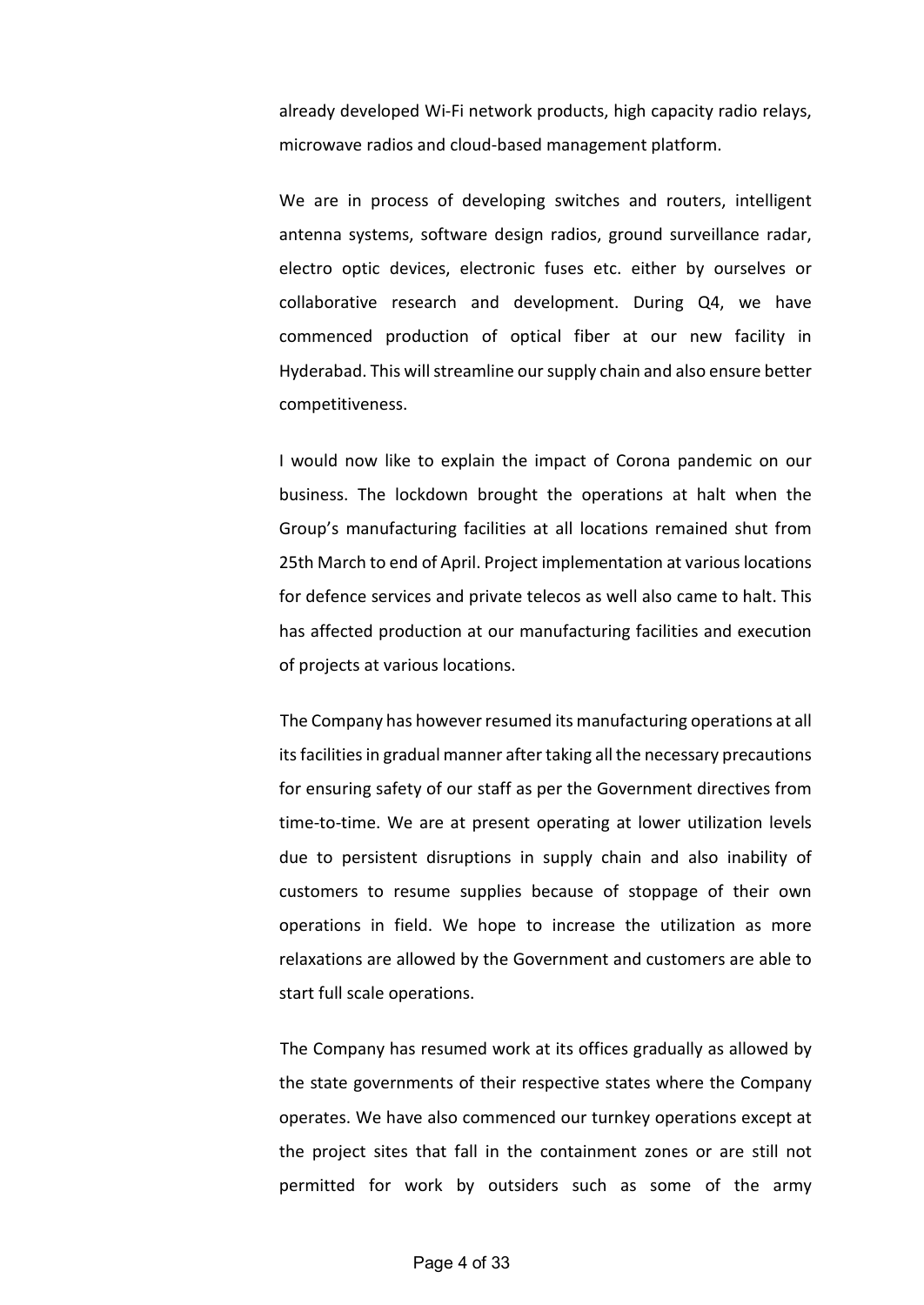cantonments. COVID-19 has impacted the business in Q4 but still continues to some extent but at the same time this has opened new gates for accelerated data consumption patterns due to the complete digital form of working everywhere.

 We expect that our factory operations and present execution to reach at a higher level with lockdown restrictions being further relaxed by Government from today. I would like to mention that there has been no impact on the assets of the Company. None of the assets have been impaired. Also there has been no cancellation of any of our orders and therefore the impact can be construed just as deferment of supplies of goods and execution of projects resulting into deferment of revenue and realization. This shall continue in Q1 of current fiscal year also to some extent, but we expect that there will be improved performance going forward as the deferred orders gets into execution.

In order to rationalize the operating cost, the Company has taken several initiatives including reduction in employee cost, restructuring our emoluments with increased performance linked component in employee compensation, reduction in administrative costs and resource optimization. While we are reducing our cost of operations, we are putting equal emphasis on improving the efficiency.

On liquidity front, I would say that disruption in supply chain and deferred / delayed execution of field projects have created impact on working capital cycle on short term basis. However, we are making all efforts to maintain sufficient working capital for the business. Company has always been servicing its debt on time without any default and has met its obligations as per schedule. We have a very comfortable debt equity ratio of 0.43%.

We are continuously monitoring the situation and any further material impact on the operations of the Company due to COVID-19 pandemic if any, will be communicated as and when circumstances so warrants.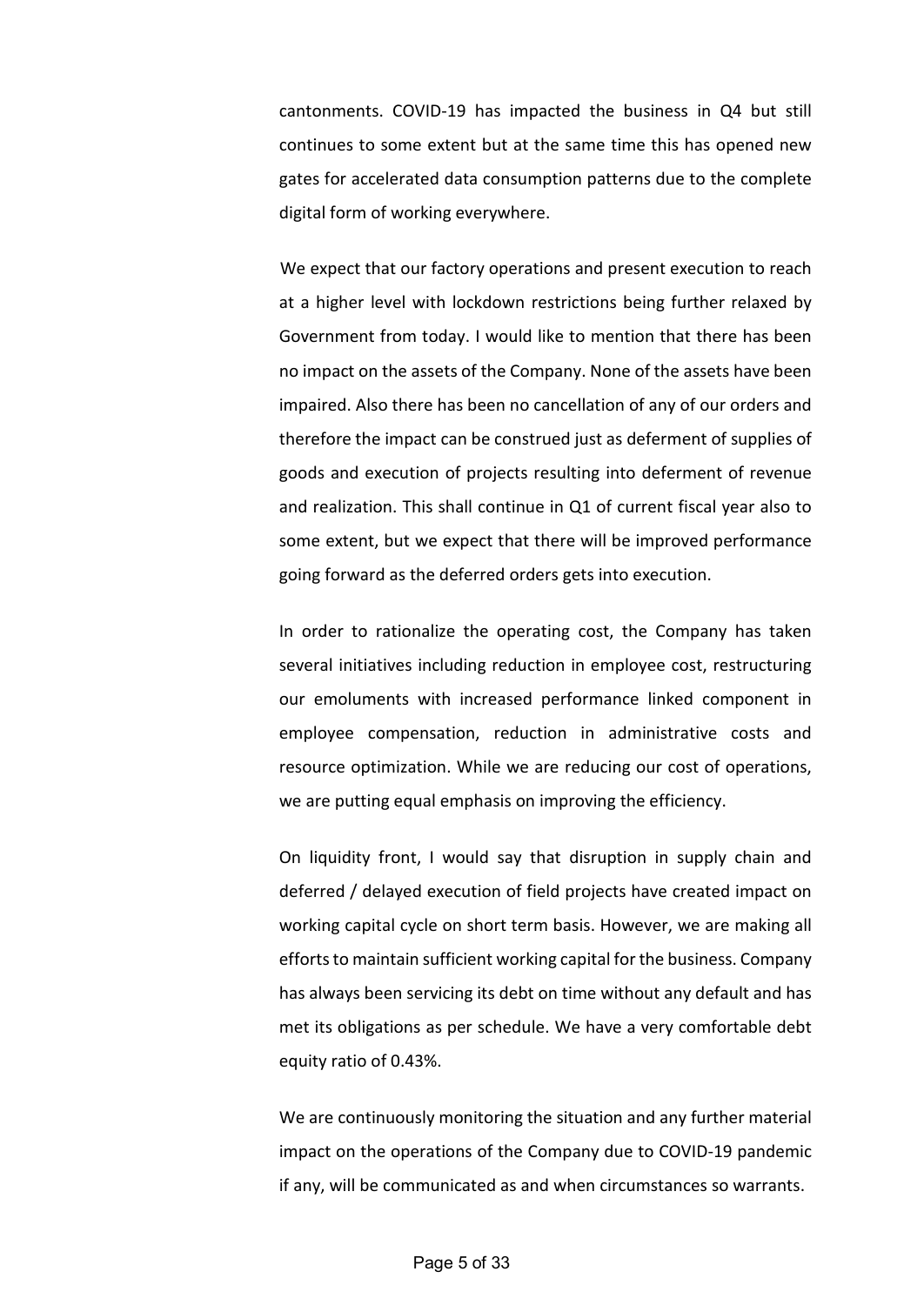Overall, I would say that yes, the business has been impacted during Q4 of FY20 which still continues to some extent but we would see improved performance going forward as more relaxations are given by the Government in the current lockdown situation which has been relaxed from today.

 Let me assure you all my fellow shareholders that the Company have enough resilience to withstand this worldwide crisis situation effectively. The strong order book, equally strong funnel for new sales opportunities, continuous customer confidence, excellent production capabilities coupled with good field execution will ensure that the temporary setback being experienced on account of the current pandemic will be nullified soon. Our thrust on improving margins has given good results and it is expected that as we come out with more and more of our own products and technologies, margins will improve further.

 Now coming to the performance of Q4 FY20 and full FY20. I would say that amidst the challenges faced during Q4 of FY20, the Company has been able to significantly improve the profitability and margins coupled with effective capital management and accelerated thrust on R&D initiatives for the development of new generation cost competitive products.

 Now I would like to brief you about the consolidated financial highlights of the fourth quarter and FY20 in comparison with the corresponding quarter of FY19 and full FY19. Our income for the quarter stood at Rs.668 crores as compared to Rs.1,247 crores during the corresponding quarter of FY19. EBITDA for the quarter is Rs.76 crores as against Rs.135 crores in Q4 of last year. However, the EBITDA margin increased from 10.38% to 11.38% even at a lower revenue.

 PBT for the quarter was Rs.28 crores as compared to Rs.99 crores during Q4 last year. PBT margin has increased from 4.19% to 7.95%.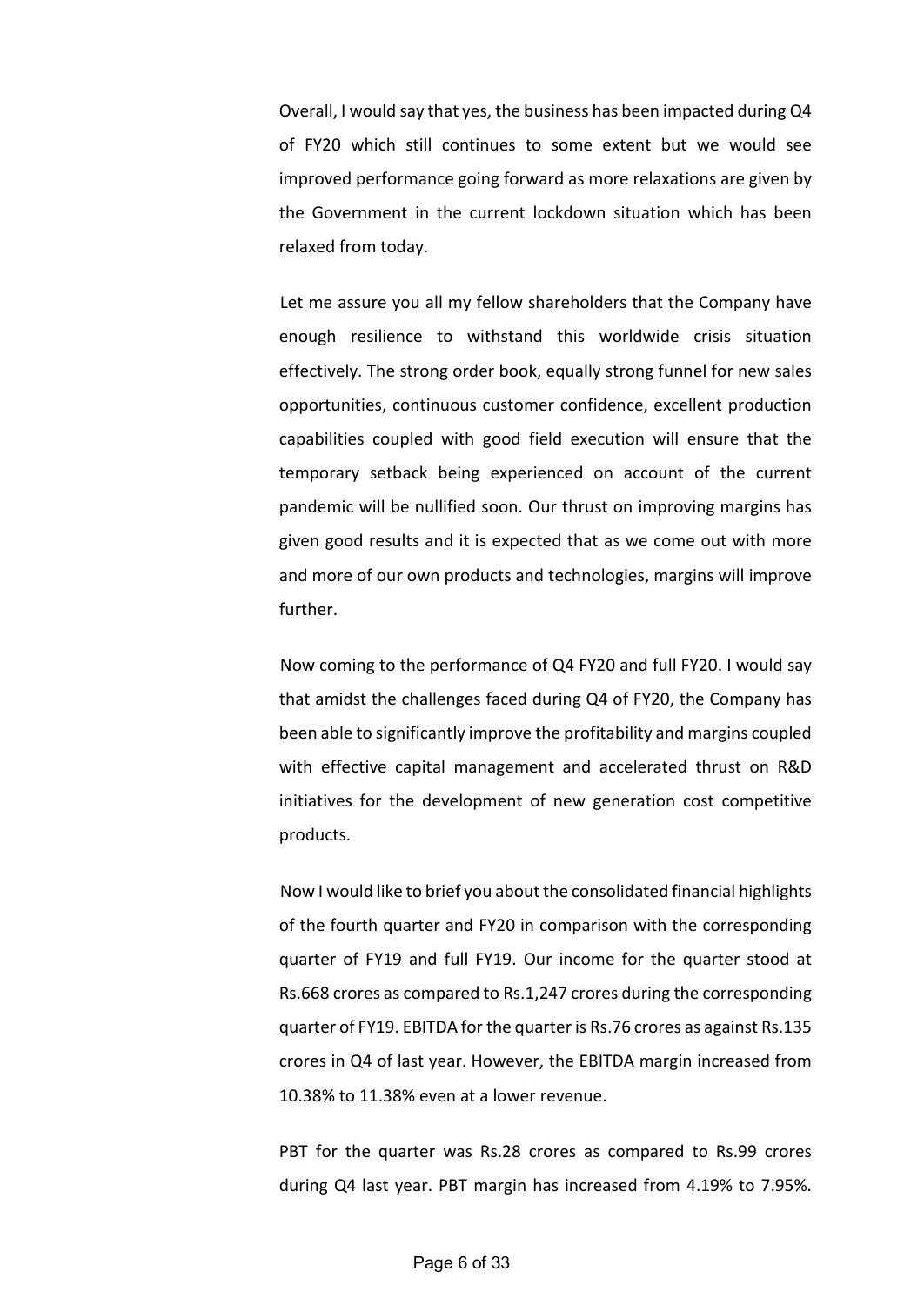Apart from operations being impacted from the beginning of March itself because of supply chain disruption on account of Corona pandemic, the other major reasons for reduced performance in Q4 have been

- (i) Deferment of revenue during the last days of Q4 amounting to approximately more than Rs.100 crores which otherwise would have resulted in additional operating profit.
- (ii) Provision of Forex variations amounting Rs.13 crores.
- (iii) Increased depreciation for our new Hyderabad Plant which started operations during Q4 only amounting to Rs.5 crores.
- (iv) PAT was also adversely impacted due to additional provision of Rs.5 crores on account of deferred tax liability as depreciation is claimed at higher rate as per the provision of Income Tax Act.

 MAT credit amounting to Rs.5 crores approximately has also been expensed off in the current quarter as the Company is moving to the new tax regime where the tax liability will reduce to 25% from the current rate of 35%.

With regards to our annual consolidated performance during FY20, our income stood at Rs.3,861 crores as compared to Rs.4,780 crores in FY19. Absolute EBITDA grew by 12% at Rs.516 crores in FY20 compared to Rs.459 crores last year.

 EBITDA margins for the year improved to 13.36% from 9.6%. Profit before tax was Rs.358 crores against Rs.340 crores in FY19 and PBT margin stood at 9.27% against 7.11% in FY19. Debt-Equity stands at comfortable level of 0.43% with debt of Rs.712 crores.

Friends, I would like to say that the disruptions due to COVID are temporary and we shall get back to the improved position as soon as the operations at normal level starts which is expected to happen soon. We shall continue to focus on the goal of increasing returns and create shareholders' value by : one, increased profits in absolute value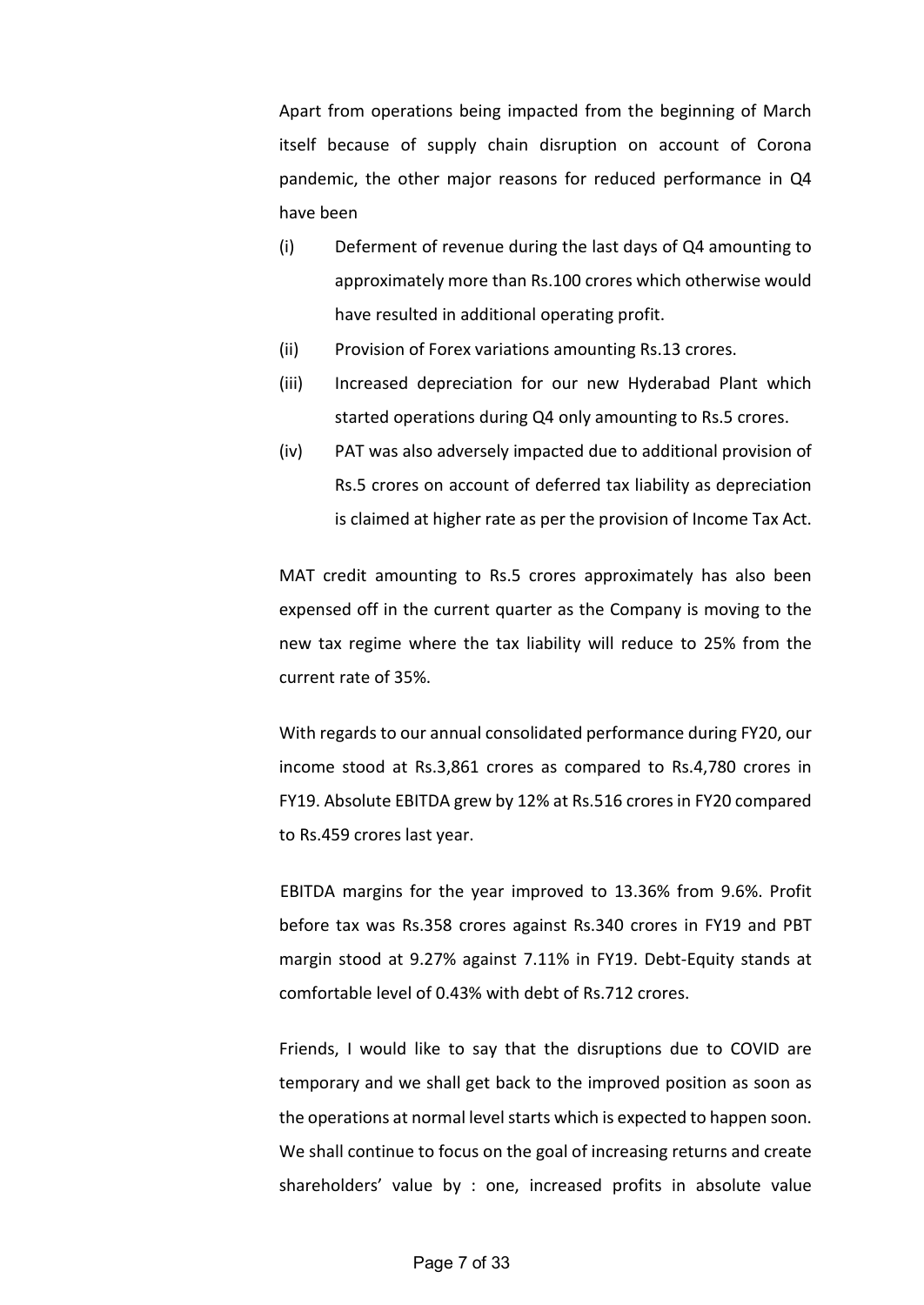through our own technology products delivering good returns, choosing high margin orders, continued cost efficiency measures and backward integration in to optical fiber shall also bring in efficiency.

Number two, continue with low gearing and effective working capital management.

Three, improved return and ratios, accelerate free cash flow and enhance ROC and grow return ratios.

With that I would like to open the floor for any questions. Thank you very much.

Moderator: Thank you very much. We will now begin the question-and-answer session.

First question comes from the line of Paras Bothra from Ashika Broking.

- Paras Bothra: Sir, thank you so much for the opportunity. First question is with regard to your telecom. When you say that 5G is going to come up with bigger opportunity, what is the kind of opportunity one can see in it? And the second thing is when do you see that 5G rolls out here in India? And second question is with regard to your presentation where you have highlighted telecom, railways, defence and security and surveillance. If you can throw some light on your revenue profile maybe 2 year or 3 years down the line, how do you see the composition of revenues in each of these verticals which you have lighted?
- Mahendra Nahata: First of all, coming to 5G. I expect that 5G auction should be held sometime 6 months to 9 months from now and rollout of 5G should start one year or 15 months from now. So worldwide 5G rollout has started in number of countries and our country cannot lag behind. Probably the 5G auctions have not been clubbed with the 4G auctions because of may be Government think that it will be too much for Telcos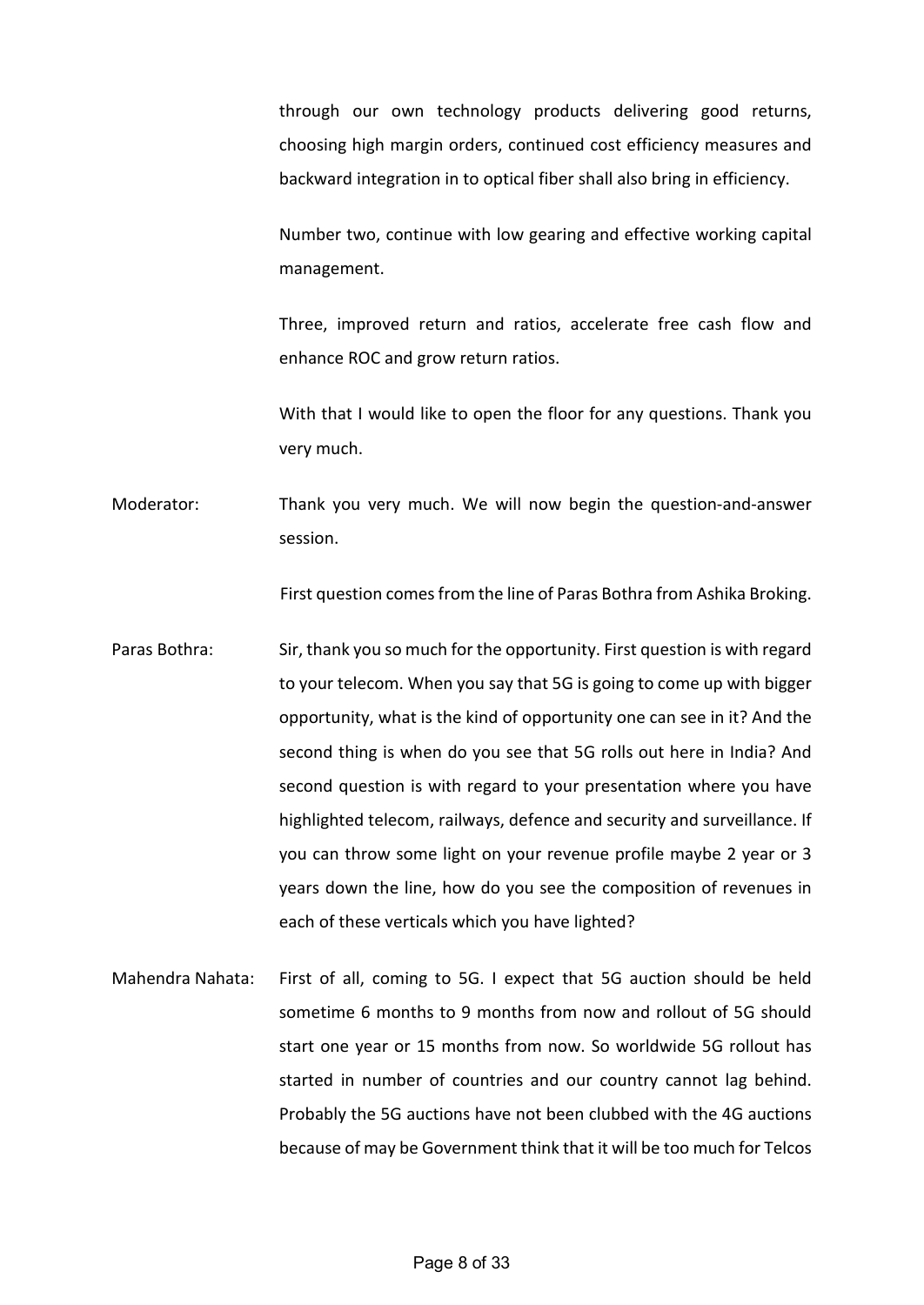to spend so much money at single point of time, so they are segregating 4G and 5G auction.

So 5G would definitely open up major opportunities for companies like us who are manufacturing telecom equipment and also providing network solution and services. 5G would require number of new products and also the demand for existing products will go up for example fiber optic cable. 5G would have at least three times of the number of existing towers we have in 4G. And as 4G had 3 -4 times more than 2G, 3G; 5G would have 3 times more than 4G.

And all these towers of the base stations would have very high data rate, which would really require communication largely through fiber optic cable or high bandwidth radios which are not used at this point of time. And I am happy to say that our Company is of course a major manufacturer of fiber optic cable and fiber in India, and we have now got technologies for high bandwidth radio also to be used in 5G application. Both coupled together there will be increased demand of these two products which the Company already have with it.

Number 2, there will be increased demand of new generation products. For example, routers which are required in such base stations and the Company is also at this moment designing and getting a design through collaborative R&D and own designed router for 5G application.

So would be the switches. Switches for 5G applications are also being designed by the Company and they would be required for 4G networks also and these switches would be available in couple of months' time from now. So switches, routers then increased demand of fiber optic cables, radios these all would see that the demand of the Company's products increase quite significantly and therefore, the Company will also expect to get a reasonable market share out of it.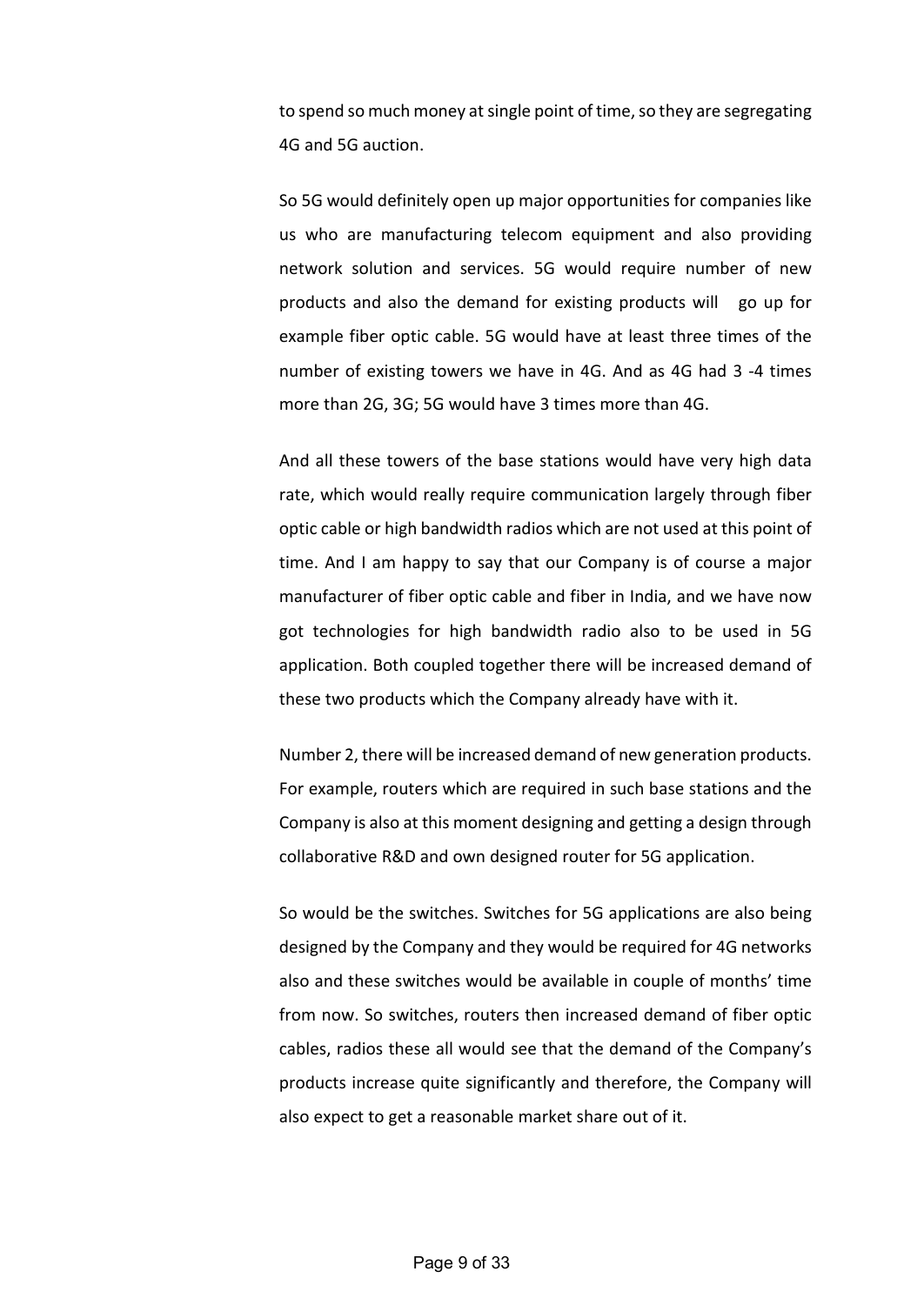Simultaneously we are now going to design Next Generation WiFi6 what we call it and Wave 6 because with the 5G coming up, requirements of downstream equipment to have a better capability of data transmission would be required and Wi-Fi 6 would be 4 to 5 times more effective than the current generation Wi-Fi 5. That is also under design and that would also be available in October-November timeframe. So we are proceeding quite effectively simultaneous to the 5G development in India. Some of the products would be ready sooner, some would be ready by the time the 5G roll out starts in India. Some of the products are ready. So we will be getting good traction in our sales funnel whenever the 5G is implemented in India. That is number one. Number two, other major opportunities which I would like to mention is FTTH, Fiber-to-Home. That is also being rolled out in a very major way by Telcos led particularly by Jio. As I said earlier, HFCL is rolling out FTTH for Jio in the entire North India. Now we have taken up with Jio and they are happily allowed us to implement their FTTH network in number of other states which include Madhya Pradesh, Jharkhand, Tamil Nadu and some more states are going to be added, where we will be implementing part of their FTTH network as well as part of their wireless network. So that will also lead to increased revenue to the Company. But this FTTH deployment has seen increased demand of fiber optic cable requirement, of certain types which are required in FTTH implementation and that has resulted in increased demand of that kind of cable. This has resulted in increased order book and possibly revenue will also increase for this kind of cables in future. So FTTH is also an important area where the Company expect to see larger orders for the product which is cable, number 2, the accessories, Number 3, the implementation of FTTH in more number of states.

So that is the answer to your first question. Number 2, the verticals as you mentioned telecom, defense, railways surveillance and fifth one I would say is the turnkey the EPC kind of a revenue. If you look in terms of percentages of our revenue three years down the line, Telecom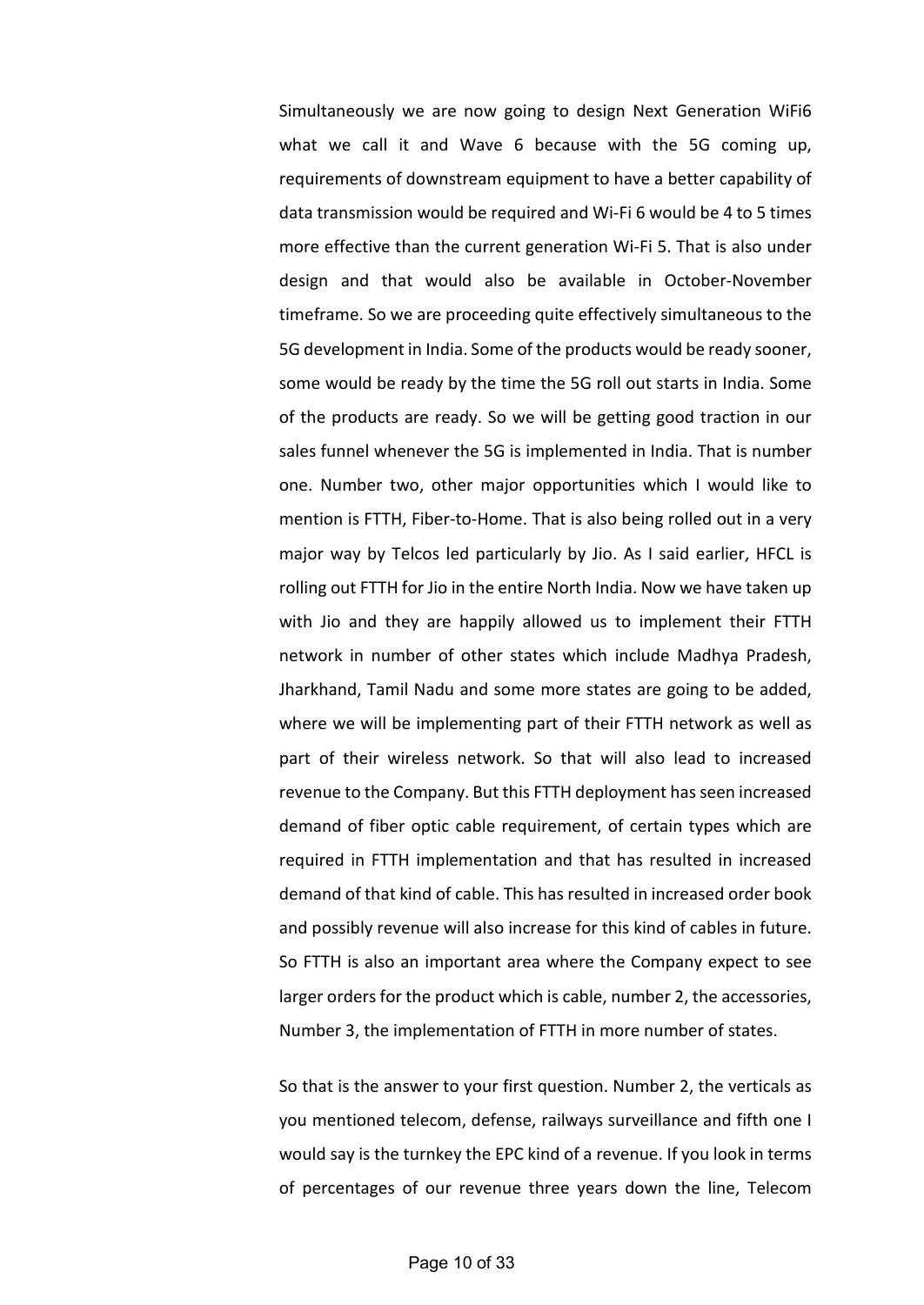should comprise in my opinion, something like 30% to 40% of revenue, defense would comprise around 20% of the revenue, railways I would say 10% to 15%, security surveillance another 5% to 10% and EPC would be around 15% to 20%. That would be the rough breakup of the revenues as I see it three years down the line.

Telecom revenues you will see would have increased significantly because we have put a lot of emphasis in development of new telecom products in house and that would result in much better competitiveness, ability to sell those products at a better margin with increased revenue and increased profitability. Good example of that is Wi-Fi which we have started deploying into Telco Networks. We have already got orders for these. Now we will be going in the export markets, enterprise markets for that. Those are in planning, so those equipment which are designed by us have a better profitability, than we do implementation and those kinds of businesses. So we are designing new products as I said, Wi-Fi is complete, switches, routers, Wi-Fi 6, a new generation which would be 4 to 5 times more effective than the current generation Wi-Fi 5, routers, high capacity radio relay for army application, military application is already ready. We have already participated in tenders for that.

In terms of defense products, we are designing electro optics. The products would be out in my opinion, in July August timeframe, the products will be out in the market. Major tenders have already come out from army and we would be participating in those tenders, so those are there. Electronic fuses which are again designed by us as a first Company to design in India and very few in the world. So we would not only be selling it in India, we would be working for exports of these products also subject to export permission being available from the Government of India. Permission is required because it is a defense related equipment. So it would be the issue for electro optic devices. With our programs and technologies not only we will be able to sell in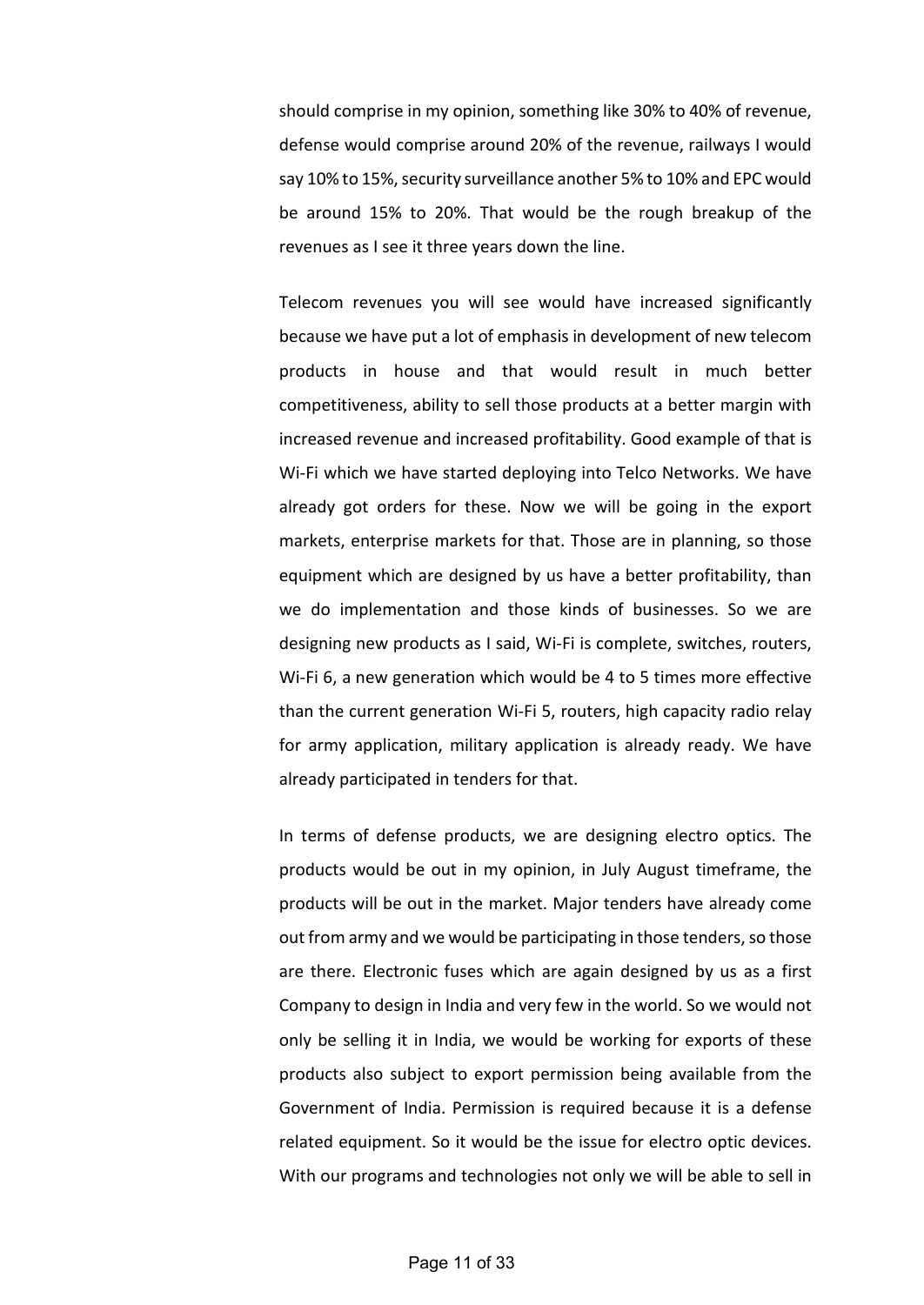India but we will be able to sell it worldwide and these products have a huge market opportunity in India and abroad.

Similarly, railway communication when I say 10% to 15%, we have got a very good name in implementation of the railway communication network. Your Company is implementing railway communication networks in various parts of India as subcontractor to major turnkey contractors of railways like Larsen & Toubro, China Rail, Alstom etc.

Outside India also, we are implementing telecom network of Mauritius Metro, Dhaka Metro and for couple of other places, we will be bidding soon. So this we believe that telecom network of railways which is a little different than the civil communication network where it is coupled with a signaling network, we will be having a prime spot in that area also. As we supply fiber optic cable and other equipment we get EPC contracts also for installation, commissioning and operating of those systems. So that would still keep on constituting an important part of our business.

So this is how I would see the revenue in the different sectors and why it would be so, I have tried to explain you. Thank you, Paras.

Moderator: Thank you, Mr. Bothra. Next question comes from the line of Vikas Mukherjee from India ABC Capital.

Vikas Mukherjee: My question was regarding the investor presentation that your Company rolls out and in one of the presentations a few months back I read that you are going to reduce your promoter pledge by March, by about 20% or something that you had committed. But there is no news regarding that front. And my question as a shareholder also is there are a couple of concerns going on is that your pledge is not coming down but you are still going on for new acquisitions. You are not paying back your debt to take out your pledge and because your earnings are not supporting now and you have been giving interviews on TV shows and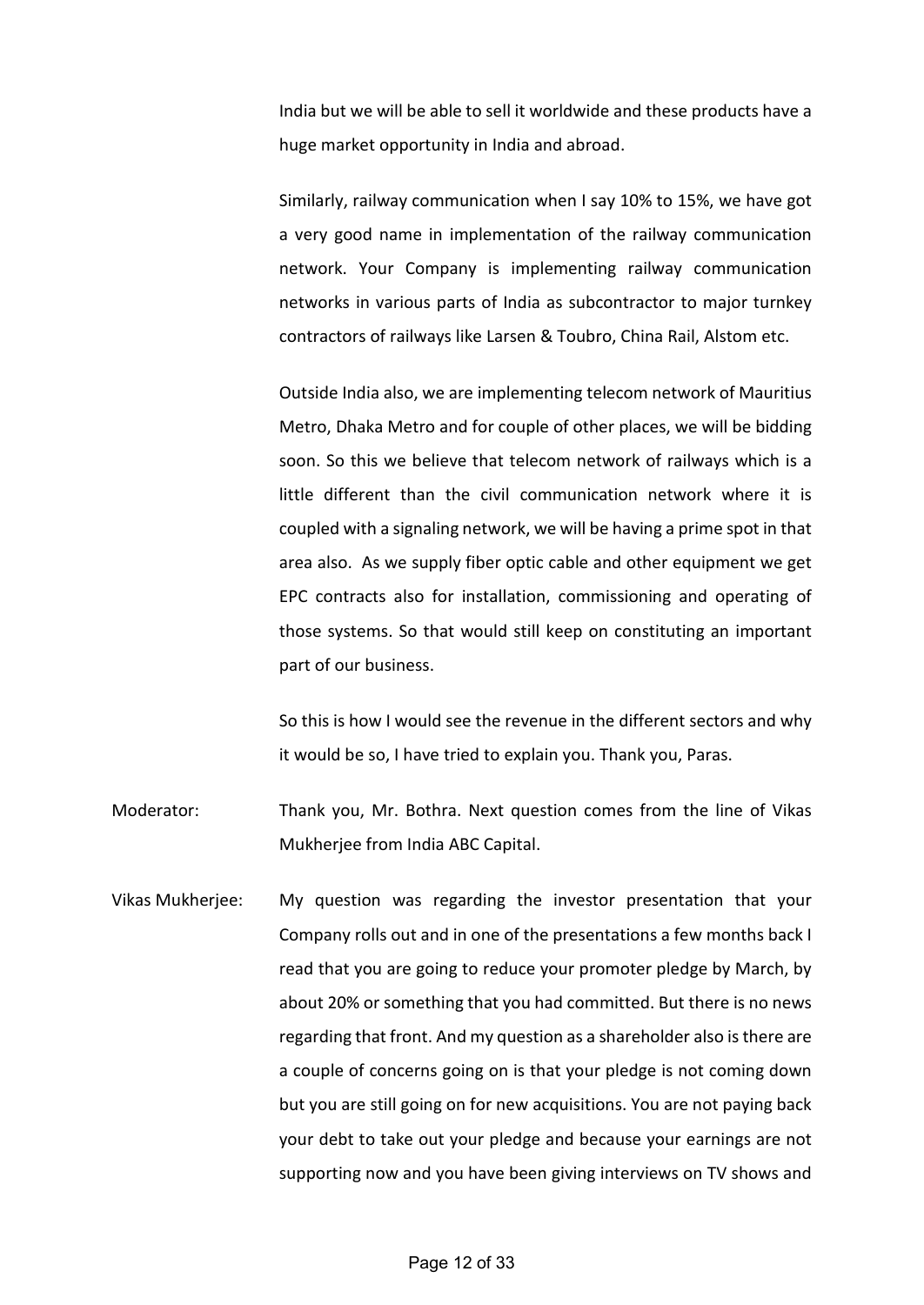you sound very bullish on your Company but the performance this time was very poor. And there is also a need to correct some rumor that is going on with Reliance Jio that your Company is going to merge with Reliance Jio and it is going to take place at a very low rate and absurd rumors are going on in the market and your stock price is down from Rs.36 to Rs.8. Can you clarify if there is any pledge that is being sold in open market or any such activity?

Mahendra Nahata: Vikas, I think some of the questions you have answered yourself and some of the questions are out of your ignorance. Let me be frank enough. First of all, Jio rumors have no basis as there is no discussion ever of any buyout or merger or anything. So these are baseless rumors and I have said it again and again and I am saying it again, these are baseless rumors. Number 2, regarding pledge, it is out of your ignorance that you are talking of selling. I think you have not heard my presentation and my talk on the different earnings call. These pledges are not for any loan taken by the promoters of the Company. These were given on a collateral basis to the banks against a loan taken by the Company and there has been no default on any loan, number one. Number 2, about 13% of the pledge which was given to Yes Bank for an urgent bank guarantee required by the Company will be released probably within this week itself. It got delayed because of various issues involved with Yes Bank as you all know, but this week itself we have given alternative guarantee to the customer. We have got original guarantees back and have been submitted back to Yes Bank and Yes Bank is just doing its process and 13% would be released within this week maybe another couple of days I do not know but in the next few days, it is going to be released. Number 2, 7% of the shares are pledged to Union Bank of India, the release of which has also been approved and you should know why this pledge was given because the Hyderabad facility which was funded by Union Bank of India there could not have been a mortgage of the land in favour of the Company's lenders because of certain stipulations in the allotment letter with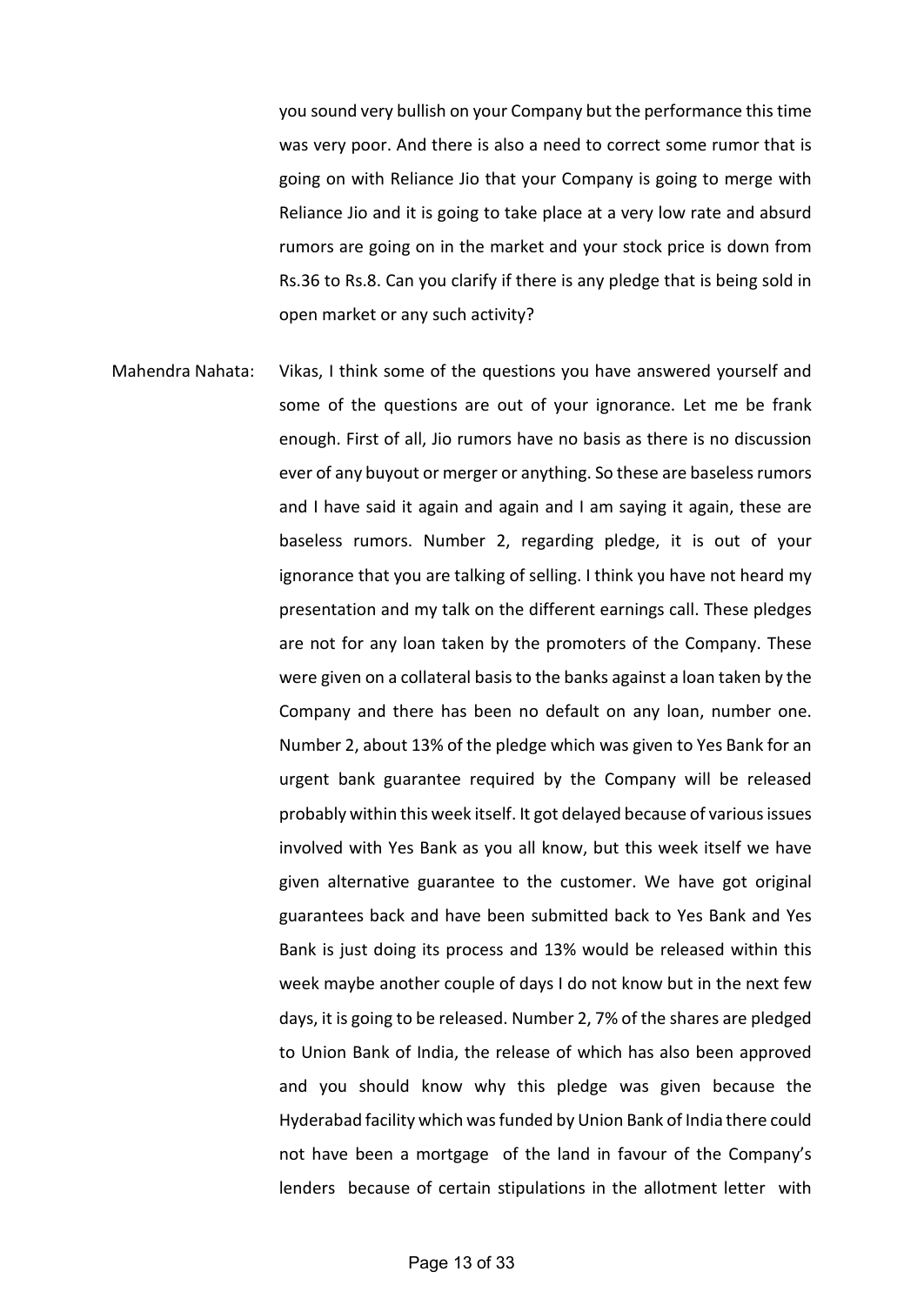respect to execution of sale deed which could have taken place only after commencement of commercial production on the allotted land , as per Telangana State Policy. So that is why as an alternative, this pledge of 7% shares is given. Now we have started commercial production. Union Bank has approved release of that 7% also and that would also be released very soon on completion of bank procedures. So this is what I had committed in my different conference calls and presentation. I have not given many TV interviews; I do not know which TV interview you are referring. But I have not given in the recent last three months I do not remember or four months I do not remember any TV interview. But anyway, having said so, as I had promised Vikas, this 13% plus 7%, of shares, what I had talked about, will be released soon. So there is no question of even a single share being sold which were pledged and has come to the market. As there is no default there is no question of selling those shares because these are not primary securities against any loan taken by the promoters. So not even one share has been sold and as I had promised 17% or 18% of the pledge is going to be released very soon. That is the answer to your second question about the pledge. Number 3, the poor performance, yes, Q4 has been a poor performance as has been with many companies worldwide, HFCL is no exception. And as I said, in my presentation, little while ago, reasons also I have explained which are not only like the pandemic and the resultant supply chain issues from the beginning of March itself because lot of components and materials come from China which got disrupted and it was not allowed to be imported because of fear of spreading of virus in the material which comes.

And then of course, deferment of revenue in the last few days about Rs.100 crores plus which I have also mentioned which would have resulted in additional profit, which is about 20%. In addition, Rs.13 crores of foreign exchange provisioning which was not incurred but has to be provided for because of Indian Rupees fell down in the current situation and about Rs.5 crores of additional depreciation was provided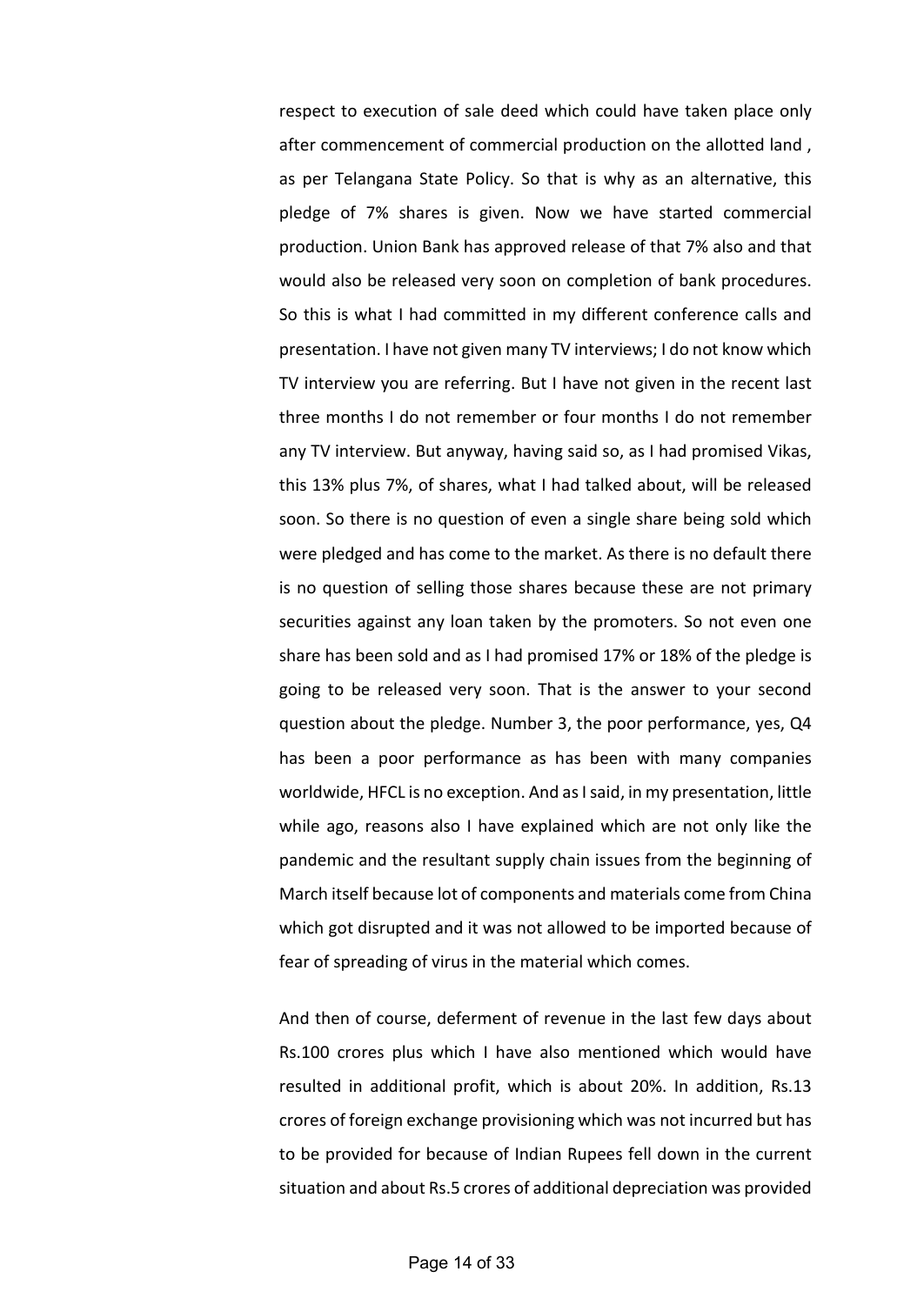during Q4 only as we started fiber optic plant and further deferred tax because we claimed 35% of depreciation as per the income tax rule for which deferred tax liability had to be provided of Rs.5 crores.

An additional Rs.5 crores for MAT expense written off because next year onwards, we are moving to lower tax regime of 25% instead of 35%. If you all add up all that, you will find about Rs.50 crores or so which has been one time kind of a situation which has happened. That reduced margins / profitability and also the lower turnover because of the current situation which had happened. But as I said, things have started picking up again and as we move on now, things would become better and better which have already started becoming better in fact.

So this is the reason why the revenue has fallen in the current quarter and also the profitability has fallen.

- Vikas Mukherjee: My last thought is that there in past 3 quarters sometimes the weather, sometimes Kashmir and now this pandemic. We all hope for the bright performance in HFCL in the future.
- Moderator: Thank you Mr. Mukherjee.
- Mahendra Nahata: Just one more second. I would like to answer one more of Vikas' question. One more of his observation rather. Basically Vikas, if you see, revenue has fallen down because of many issues. But profit has increased, do not forget that. It is not the topline which always matters, it is the bottom line which matters. Profit has increased. Even in the falling revenue, profit has gone high. That you should not forget and you should have noticed that.
- Moderator: Next question comes from the line of Hardik Vyas from Economic Times.
- Hardik Vyas: Sir, I had a couple of questions. The global canvas of optic fiber looking now with China tenders are they likely to flow anytime soon? And the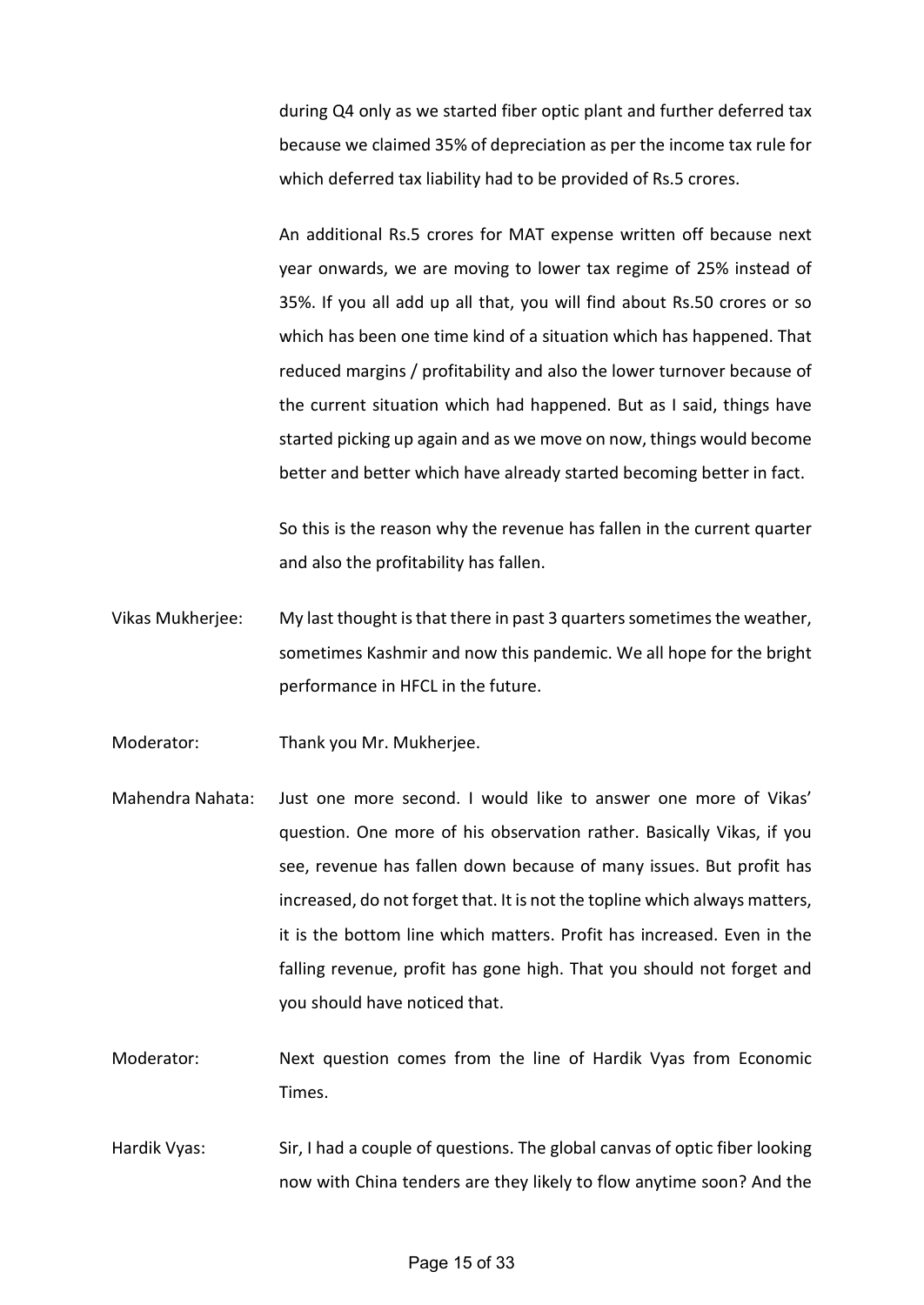prices of optic fiber have corrected to maybe \$4, \$4.5 or maybe below \$4. But do we see any improvements on those fronts going forward because of the demand coming back?

Mahendra Nahata: Hardik, you know China may have floated some tenders but enough capacity exists because world had gone up to 600 million per year demand of fiber and that capacity still exist. So even if China's tender had come up, I do not think there is any shortage of capacity. Capacity has only been added, not reduced and I do not foresee any reason for any major shift in the prices. Currently the prices have come down significantly and they are about \$3.5 not \$4 and at \$3.5 you can buy as much as fiber from the good quality producers.

> I do not see any further downward trend but of course I do not see any increase in fiber prices also in near future.

- Hardik Vyas: Okay. So the Telangana factory that we have begun working, the utilization would not be at desired levels at this point because you have just started in the last quarter. But the cost at which we produce is equivalent to what we can buy from outside.
- Mahendra Nahata: Look, the factory has started production, it is now being reached to optimum production with CACT clearance which is mandatory for selling to many of the operators. It is expected to happen very, very soon now in a few days, that we would come up in the full production by ourselves and cost of production at this point of time would almost match or maybe a little higher than the fiber you can buy from market.

But we are in negotiation for suppliers for long term contracts and we have no doubt that they would come to a level where it becomes cheaper to produce fiber than procuring and that is the whole reason why factory has been set up. Since we go into the full production this prices of the preform would also come down to that particular level.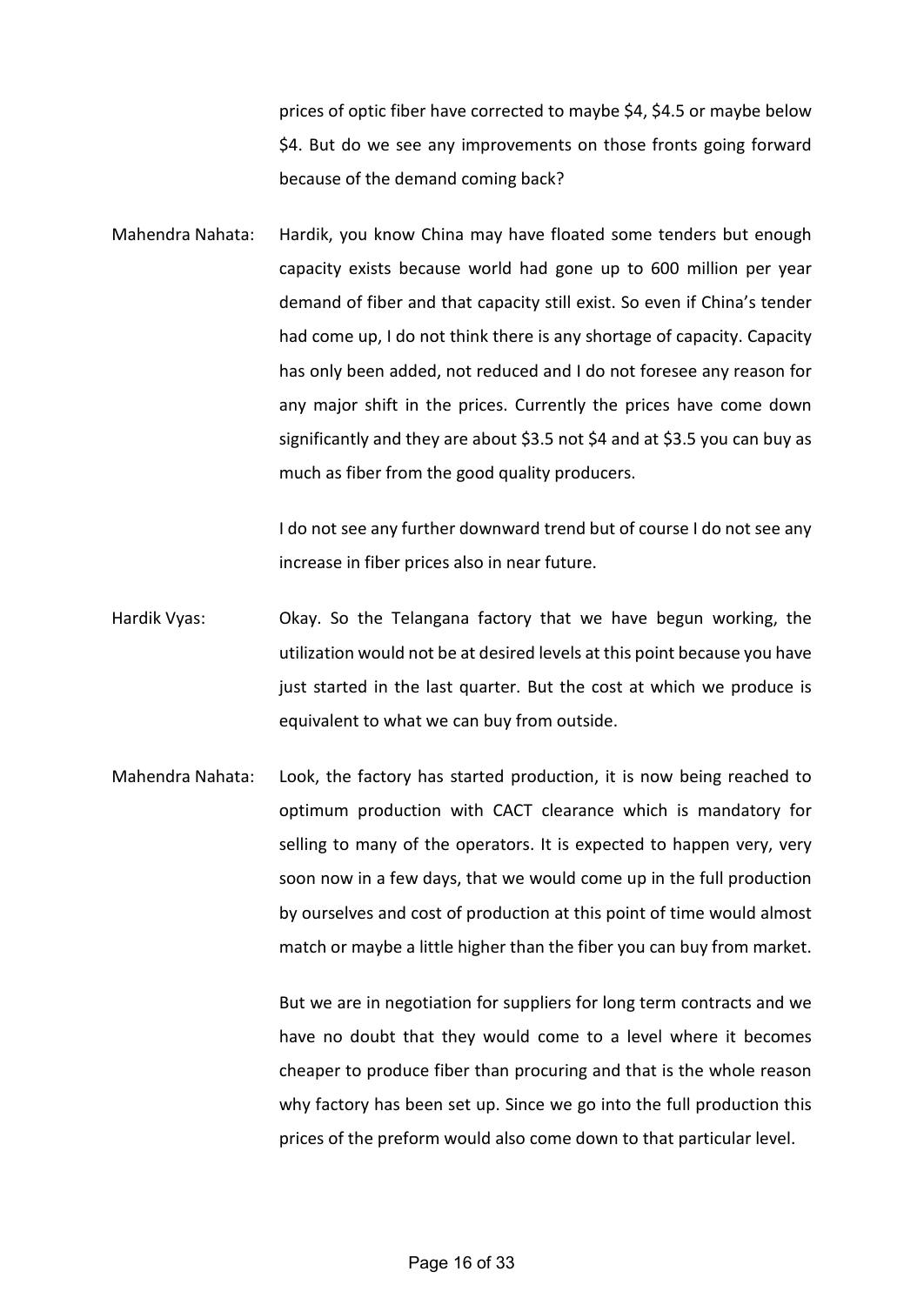Hardik Vyas: Okay. So whatever we produce at the Telangana factory would be gradually consumed by our Chennai HTL and Goa plant, right?

Mahendra Nahata: Of course.

Hardik Vyas: We would of course need more fiber as well to produce more OFCs?

Mahendra Nahata: Absolutely. Our fiber capacity is only 6.4 million fiber kilometers and the required fiber would be about 18 million fiber kilometers so there is a huge gap and this 10 million we would be sourcing from outside, from our major suppliers like Corning and all that.

Hardik Vyas: Okay, sir as regard to Wi-Fi systems that we are likely to produce?

Mahendra Nahata: Hardik, we are already producing.

- Hardik Vyas: Yes, so that we are producing, so contracts for them have we received anything? Could you quantify that in terms of revenue that how much can we look at it or in terms of volume?
- Mahendra Nahata: Rs.100 Rs.150 crores in terms of revenue I can say, volume depends on different kind of products. Therefore, it is very difficult to say volume but current year we are looking at a figure of roughly about Rs.200 crores from the two products which have already been put in to the market which are Wi-Fi and UBR, which is a kind of a similar range of products. These are the unlicensed band microwave radio. So we look around Rs.200 crores somewhere from these range of products in the current year.
- Hardik Vyas: Are we looking at any export potential or domestic consumption only to suffice our products?
- Mahendra Nahata: Definitely we are looking for export potential. I had a talk with my people this morning only. This is domestic number only, this I am talking of operators where we have already got orders from Jio & Airtel. At both places, we have got orders. And now the product has been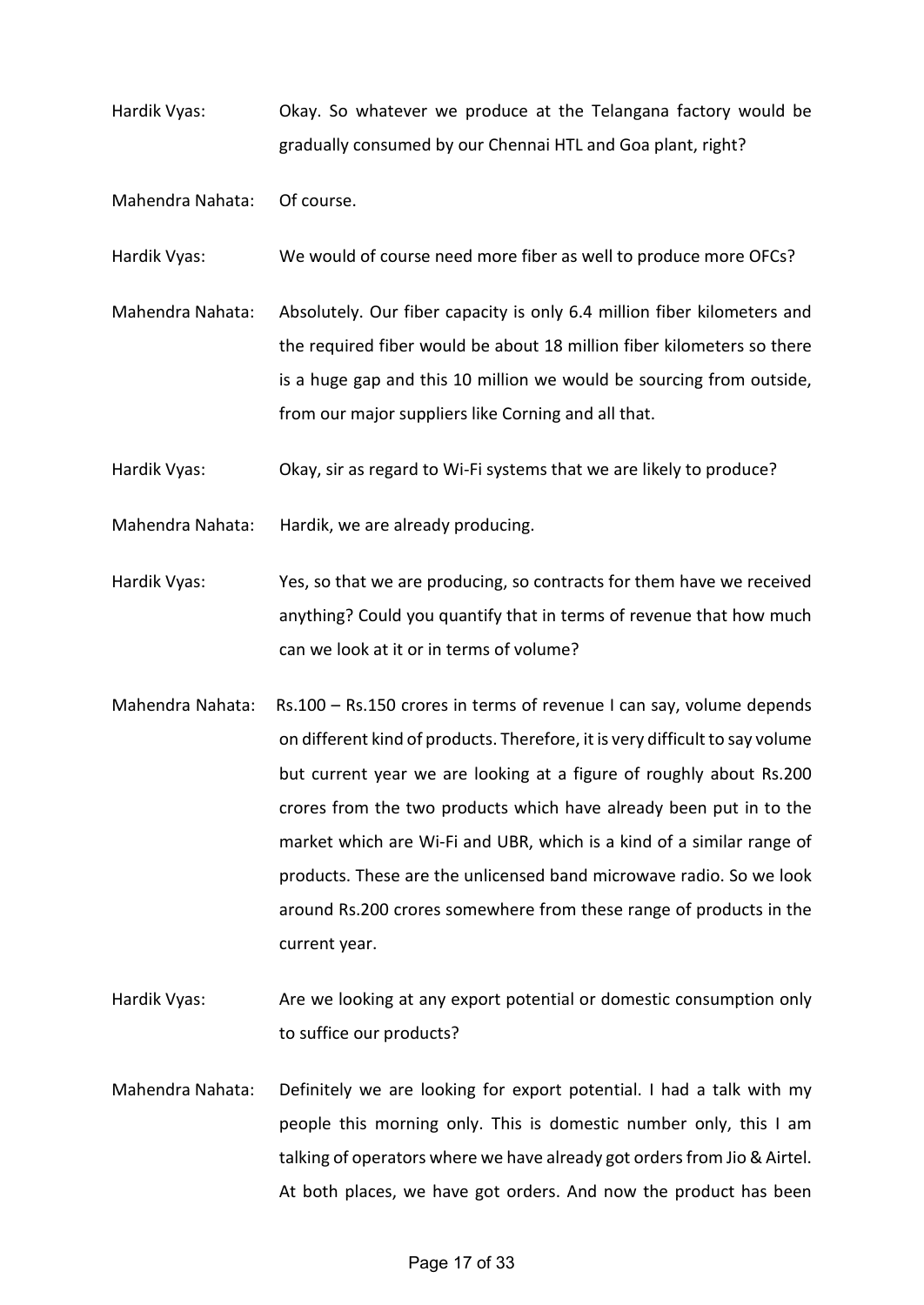stabilized in domestic operations because before exporting we would like to stabilize that product in terms of operational performance locally. So if there are any bugs, you can definitely clear off. So that has completely stabilized. We would now be going for export and enterprise market because large enterprises themselves buy lot of Wi-Fi systems which has a better profitability. So enterprise markets we have not gone, we have still gone to the operator's market only. Now we will go to the enterprise market, gradually to the consumer market and also the export market at the same point of time. And we have already got channels in export in terms of our export of fiber optic cables and all that. So we shall use the same channels for doing exports of Wi-Fi with several other products which I mentioned in my presentation.

Hardik Vyas: Yes, which are expected to get released in the next quarter or so?

- Mahendra Nahata: Yes, some of them gradually. Some of them this quarter and some of them quarter next to that, some of them 12 months, some of them 18 months. So we have the whole plan. Like software design Radio would come in something like 15 months, switches would come in another 2 to 3 months. Routers will come in let us say 8 to 9 months. So this is the gradual plan from now to 18 months we have a full roadmap of the products which shall be coming in as our own products. Definitely which are our own products and technology, we would like not only to sell domestically we would export also. Because it is our own product.
- Hardik Vyas: Okay, so sir one more question on the services orders front. We have not been seeing any inflow of orders for the last maybe 9 to 12 months, any meaningful inflows. So is this likely to change going forward maybe 3, 4 months later when we emerge out of this pandemic?
- Mahendra Nahata: Definitely, look fiber optic cable orders are coming all the time, gradually they are coming. We recently announced an order of Rs.175 crores. More such orders keep on coming but they do not come in a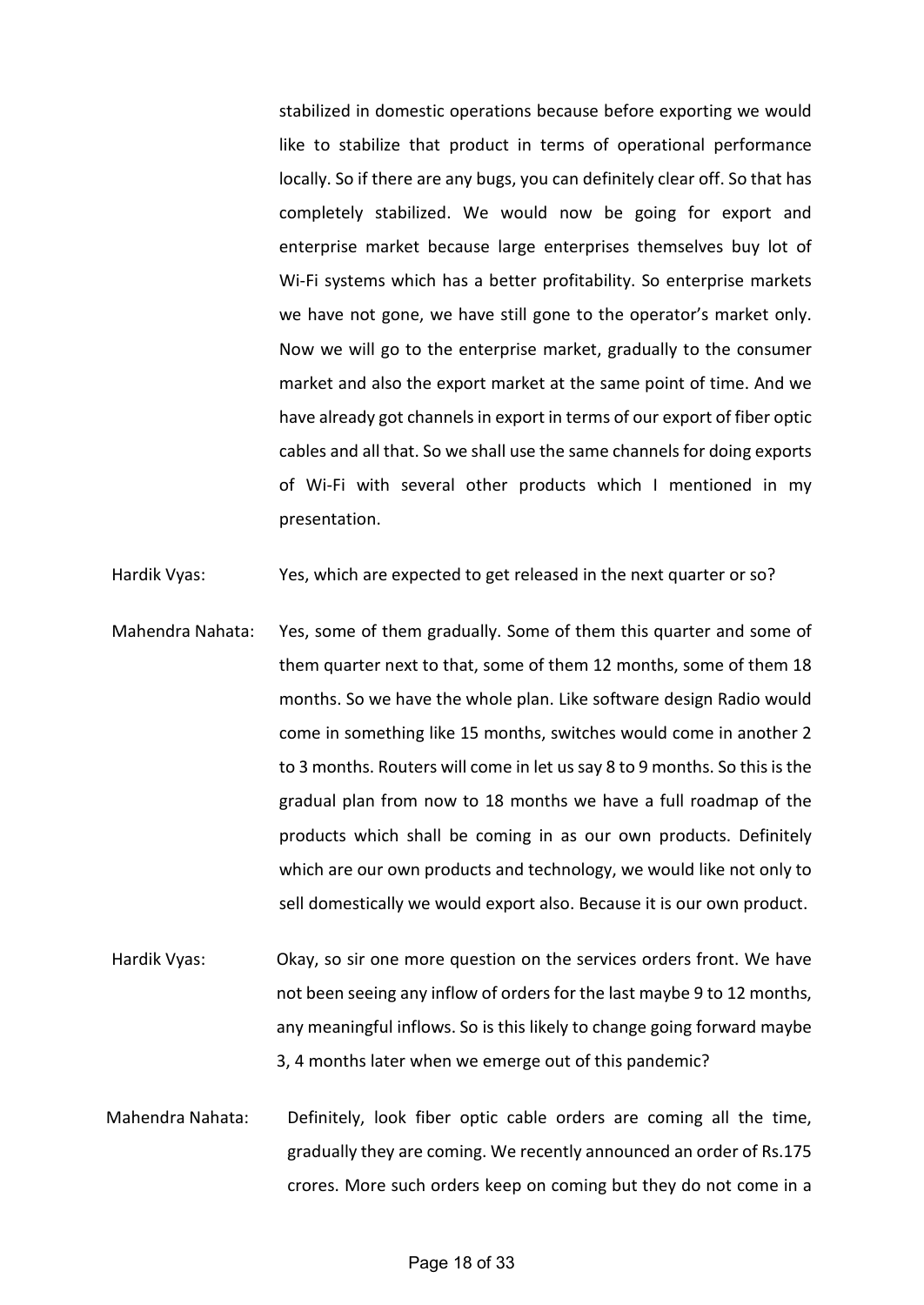big batches that I announce them all the time. They come in Rs.30 crores, Rs.40 crores, Rs.50 crores and recently we won an export order where the contract is in process of getting signed which is almost near Rs.200 crores.

The fiber optic cable orders keep on coming all the time. Before that we got another order Rs.125 crores. So these orders are flowing all the time throughout the year. That is one part of it. When you talk of major orders if you are talking of Rs.1,000 crores or plus, those kind of orders, yes, there have not been such large orders because they do not come all the time, and the Company already has an order book of Rs.8,500 crores. The Company did not accept some of the orders intentionally which could have been worth Rs.500 crores to Rs.1000 crores in the EPC sector because we did not see enough profitability and whatever profitability was there that was getting countered by negative cash flow. So we did not take those orders intentionally because they were negative cash flow and the profit margins was less. So there was no point in going through those kind of orders and which did not gel properly with our overall strategy of increasing profitability rather than just blindly going after revenue and which result in negative cash flow and put stress on your cash flows. And I think that decision shall prove to be right, of course, there were no pandemic situation projected at that point of time. But if I had gone for too many negative cash flow orders, it would have played a real havoc at this point of time so I think the decision was right. Going forward also, I am not running blindly behind orders. I am running behind profitable orders, which are giving high profitability and you would see in the last year's result, EBITDA margins have shown considerable increase on account of this strategy and I wish to continue this strategy and continue to keep on increasing our profit margins. Revenue may increase, may have a small increase but profitability will grow up because of this strategy. I am certain about that.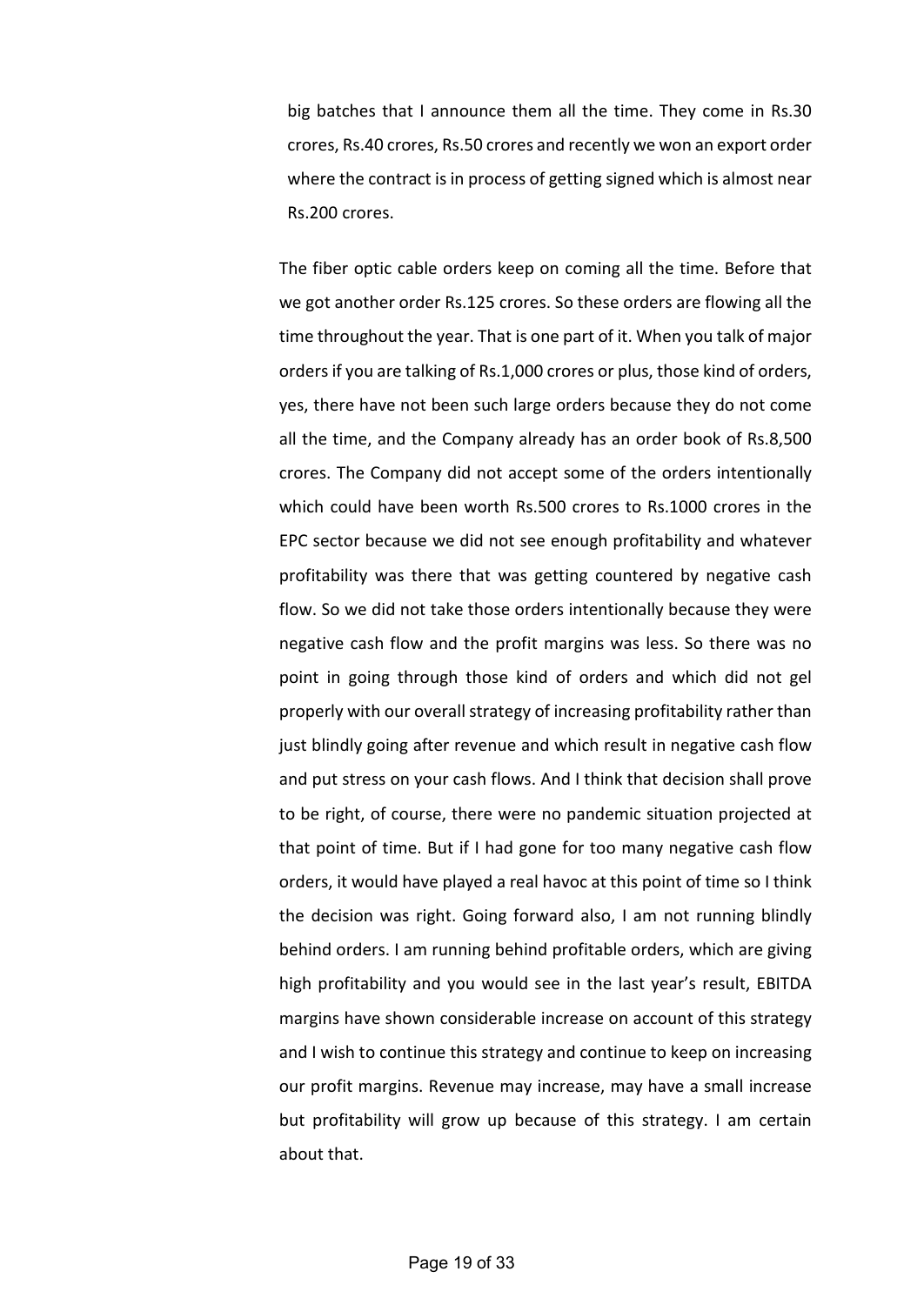Hardik Vyas: Okay so we are looking at increase in revenues as well, but the profitability should be increasing better than the revenue growth?

- Mahendra Nahata: I do not want to give any forward looking statement. But the strategy of the Company is to increase profitability rather than just blindly going after revenue and particularly those revenues which have got higher negative cash flow. I do not want to go for such revenues which have high negative cash flow.
- Hardik Vyas: Sir, BharatNet phase two and NFS they are likely to receive some service contracts, service orders or they will take some time?
- Mahendra Nahata: No, NFS we already have service orders. O&M contracts are there for next 7 years. So they are already there. There are couple of other military opportunities coming up. We are working on them. For BharatNet, you know BharatNet Phase 2 is under discussion in Government right now. And they have gone for PPP model Public, Private Partnership. That model is not for us, Hardik. That is for the larger companies, Telecos or much larger companies who will take those contracts and implement on PPP model.

Our role in that will be supplying fiber optic cable to such PPP operators and executing the work for them. So it is a large opportunity for us, whoever gets into this PPP mode whenever it is done. I expect some 3 to 6 months from now, some auctions of that sort would be announced because Digital Communications Commission has already announced that they will be going for PPP model. So whenever it comes, I expect a huge demand of fiber optic cable of few lakh kilometers and of course we have been one of the major manufacturers of cable and more cost competitive than many others. We should be able to get a reasonable market share out of sale of cable as well as opportunities for providing transit services.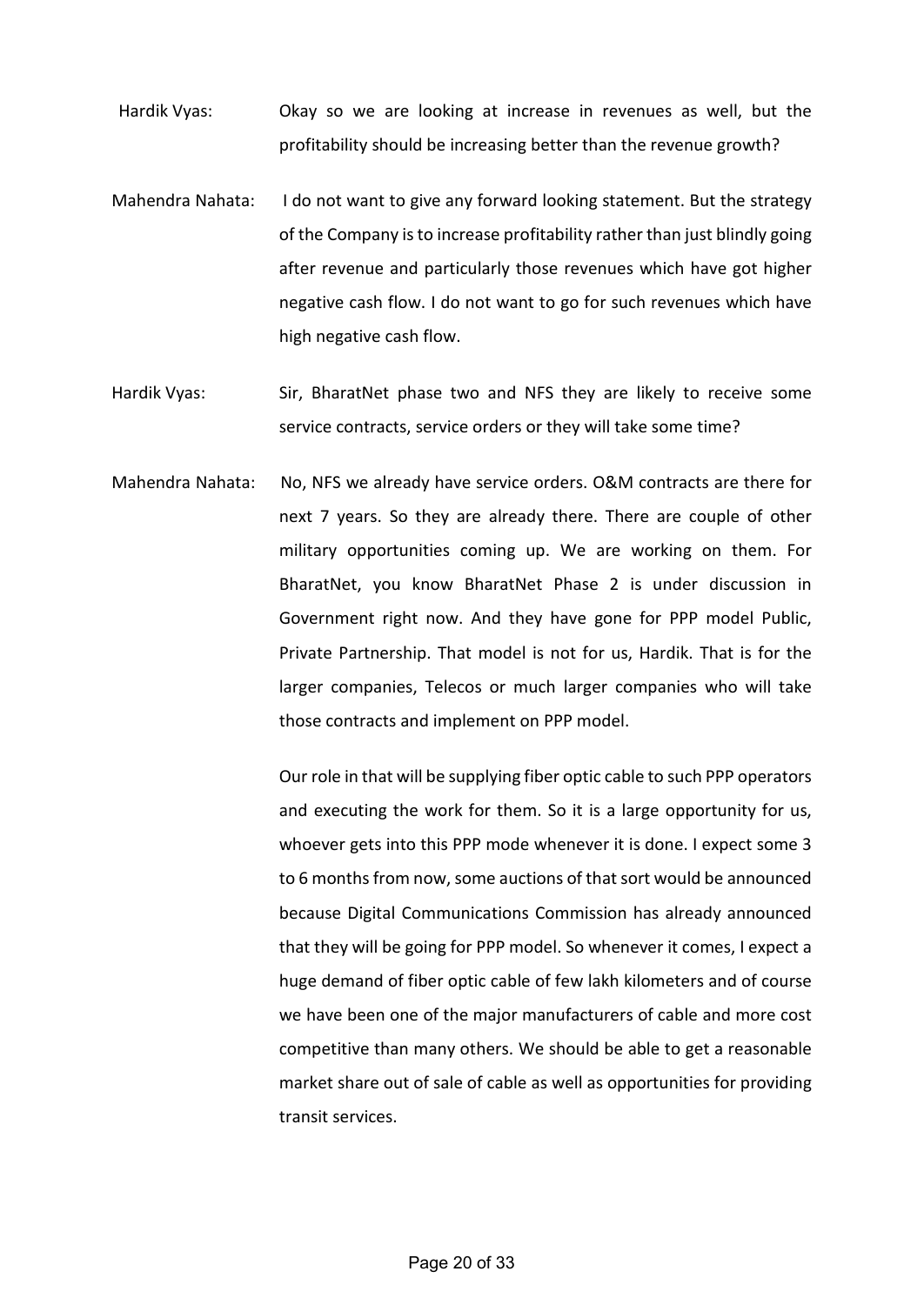Hardik Vyas: Okay so the demand is going to be there so whoever demands the cable and the services we would be there to supply?

Mahendra Nahata: Absolutely. But there will be some PPP operators, I do not know who, they would need cable, they would need services and we will be there to offer it to them.

Hardik Vyas: Okay and sir, last question. Any dues remaining from BSNL?

Mahendra Nahata: Yes, BSNL dues are two types. One which is for NFS where they come on regularly because money is funded by DOT, it is not BSNL money. So that dues I would not count as over dues. Over dues on account of BSNL will be about Rs.150 crores and it used to be around Rs.250 crores sometime back, it has come down by about Rs.100 crores. There is still Rs.150 crores which is overdue for more than a year or year and a half. And we are now hearing about some sovereign guarantee being given by the Government for some bonds and all that. From that guarantee, BSNL will be raising some few hundred crores. Then they would like to pay to their existing vendors because BSNL is also worried that if they do not pay, then people participating in that new requirement would be very few. In fiber optic cable, tender has come out but there are people who have written that they will not be able to participate unless an LC is opened. Same situation comes in 4G that unless vendors are confident for payment, large telecom companies like Nokia, Samsung and all that will not participate. I do not think they will be taking up this opportunity unless their previous dues are paid. So BSNL has to correct this situation, otherwise how would they be able to survive. I am not raising any expectation on BSNL survival or non-survival. I pray that they become a healthy Company, but they have to do something quickly to come out of this situation. Otherwise if they do not move to 4G, now people would move to 5G by the time they move to 4G. They will be again a step behind. So it is time for them to really work and see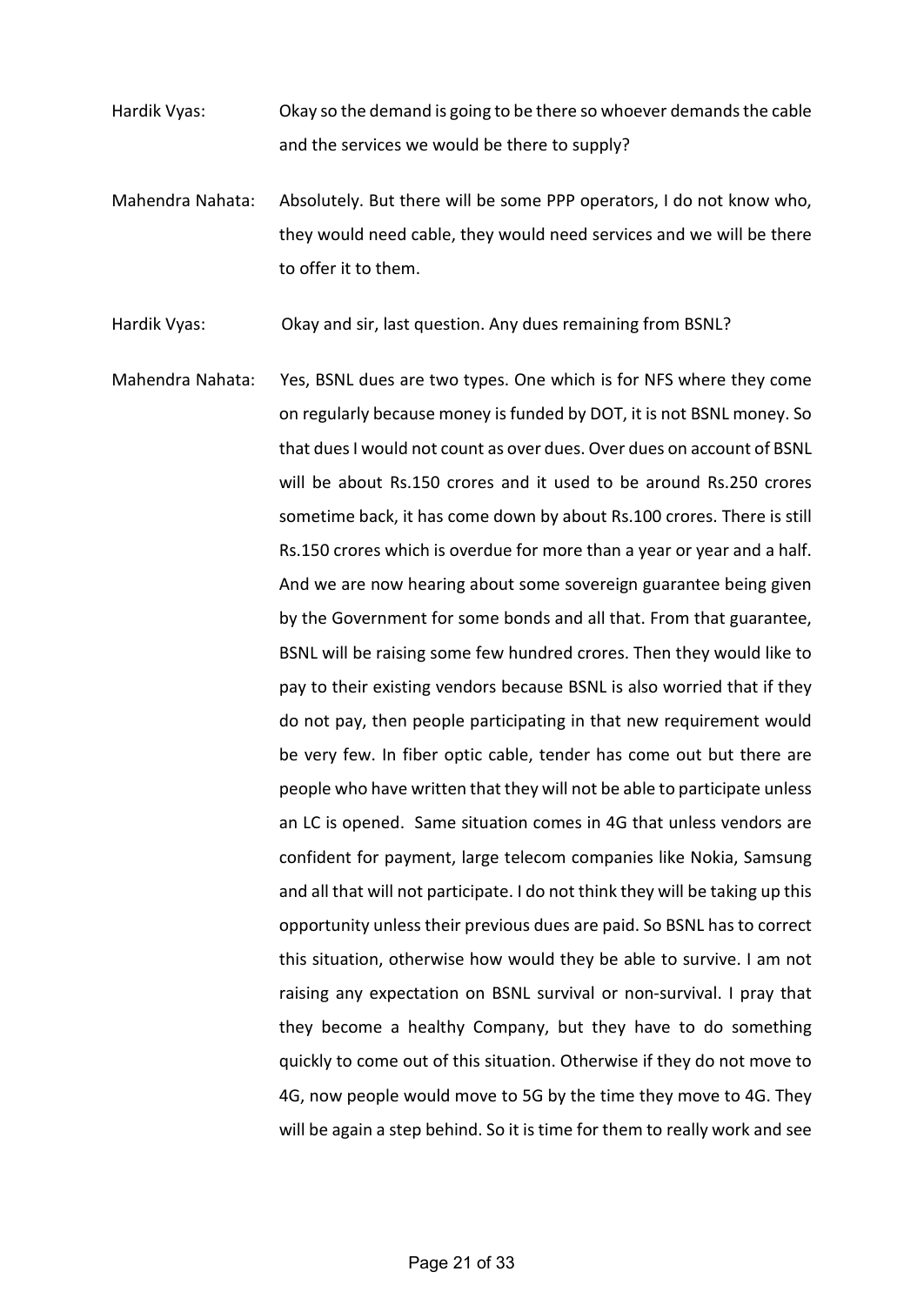that how the situation could be made better and now that they are making efforts working with the Government to improve the situation.

I am confident. I think next 3 months or so BSNL situation will get corrected and that would open up new demand for products and services for telecom equipment suppliers. Then another thing which has happened, the Government's push for local products, Make in India products. You would have seen in last few weeks repeatedly, Prime Minister, Finance Minister all have stressed that telecom products to be brought locally and also the defense products which madam Finance Minister explained very eloquently in a speech when she announced the reliefs. Now there again you see companies like us have a good advantage because of our ability to create products locally. In Defense, particularly you would note that what we have done high capacity radio relays that is a local product. Electro optics for which there is a projected demand of some Rs.40,000 crores in next 7 years, that is designed locally by us. Locally means, our own IPR. Designed with a foreign partner but with our own IPR. It is an electronic thing which has huge demand. This is a major advantage that it is a local demand, local procurement is going to be enhanced which would support local R&D oriented companies like us.

So that is another new thing which is happening and I read in the newspaper today. I do not know the exact notification but this is new PMI policy which is for procurement of Make in INDIA products which has been announced where some gradation has been given. The more local component you have, you will be given some preference in procurement from the Government tenders. So it is all helping. The local procurement policy will help a Company like us.

Moderator: Thank you, Mr. Vyas. Next question comes from the line of Sanjay Shah from KSA Securities.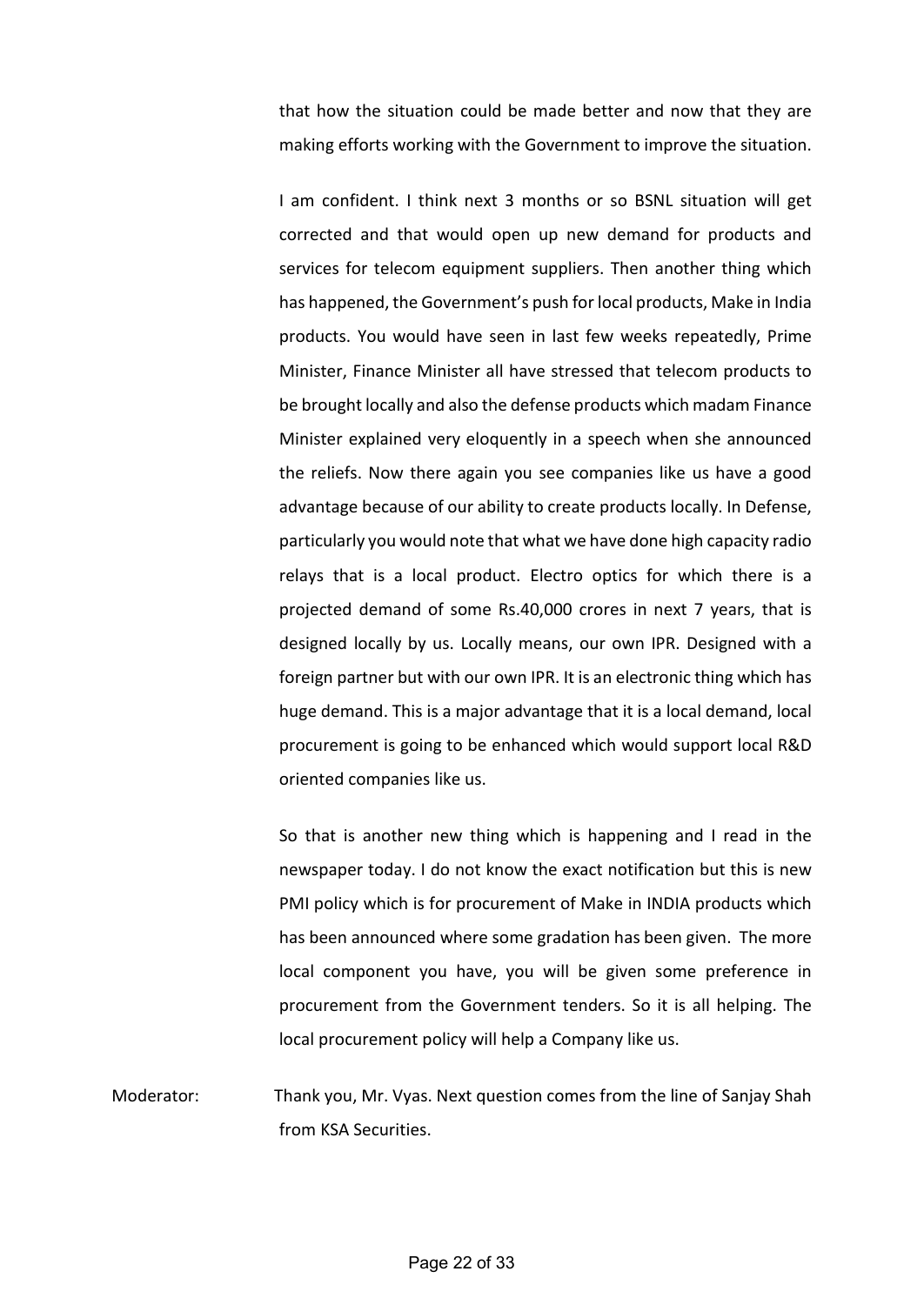- Sanjay Shah: First of all, thanks for running us through a wonderful understanding about the sector of Telecom and our space at HFCL. You being a prominent face of Telecom we really respect your views. Sir, in this order book of Rs.8,400 crores, how much are the Government orders and how much are private company orders and how does our book comprises of? It contains any of the new generation product?
- Mahendra Nahata: It will be a mix. I will explain you. In terms of order book, if you say private and government, it would be roughly about 70:30 ratios roughly. Government is about 70%, private is about 30%. But you should understand one thing. Private orders keep on coming and they keep on getting executed. Government orders come in a bunch. For example, one operator gave us an order of 35,000 systems. Then he gave another order of 25,000 systems. Then radios another 10,000 systems. Whereas the Government would have given all it together. So that is the difference there.
- Sanjay Shah: In that can we differentiate between defense and non-defense in Government?
- Mahendra Nahata: Yes, we can differentiate surely. Defence and non- Defence I think I have some number. Out of the current order book of Rs.8,400 crores, roughly about Rs.4,000 crores will be from Defense. But going forward this ratio will reduce.
- Sanjay Shah: So where we see the space coming from, if this reduce do we see a potential from private or even from government?
- Mahendra Nahata: Potential would come up from fiber optic cable's increased demand. We project this year that, the fiber optic cable in the current year will be 50% higher than the last year. Telecom equipment will be considerably higher, much, much higher than the last year. So telecom, fiber optic cable, defense equipment that would also start increasing not from the project but equipment. So each of these sectors would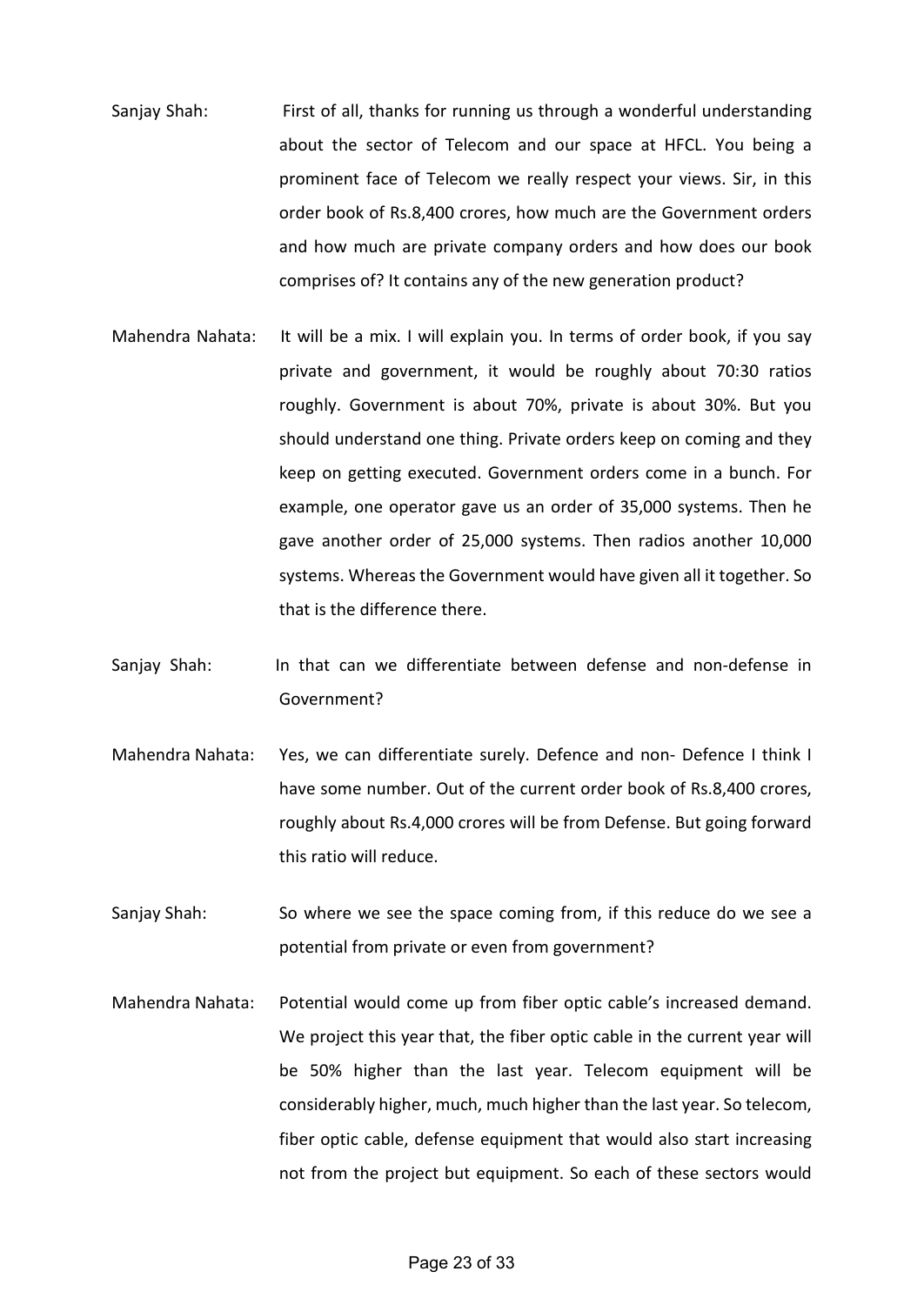contribute and increase order book, telecom, fiber optic cable, EPC those kind of things will increase.

- Sanjay Shah: So in these Rs.8,400 crores, does that contain any new generation products which you named like Wi-Fi and high frequency radio and all?
- Mahendra Nahata: Yes, it contains Wi-Fi, it contains fiber optic cables, it contains microwave radios yes it contains. It is not a big amount at the moment because these products are coming into play in Q4 of the last year only. So as we go by, it will increase, it will keep on increasing.
- Sanjay Shah: So that is opportunity lying on us?
- Mahendra Nahata: Yes, absolutely.
- Sanjay Shah: And sir, in export we do not have much export in our percentage to revenue. How do you see in future, what should be the percentage?
- Mahendra Nahata: The reason it is not there, first of all we have been exporting fiber optic cable only. We did a slight increase within FY'19 and '20, Rs.105 crores to Rs.123 crores. This year we expect to take it to at least 100% higher than what it has been in the last year. It should be in the range of about Rs.200 crores I would say, in the current year for the fiber optic cable and Project exports. But at the same point of time, as I said, this year we would also start exporting this Wi-Fi and other products which we start manufacturing, our own products. I cannot put a number on them right now. But some number would be there. So there will definitely be increase in exports. So this Rs.123 crores should increase to Rs.200 crores with some more exports coming from telecom products. But a year from now there will be a significant increase because by that time, we would have penetrated export market with number of more products and these products would have stabilized by that time.
- Moderator: Thank you, Mr. Shah. Next question comes from the line of Jagannath Sahu from IDBI.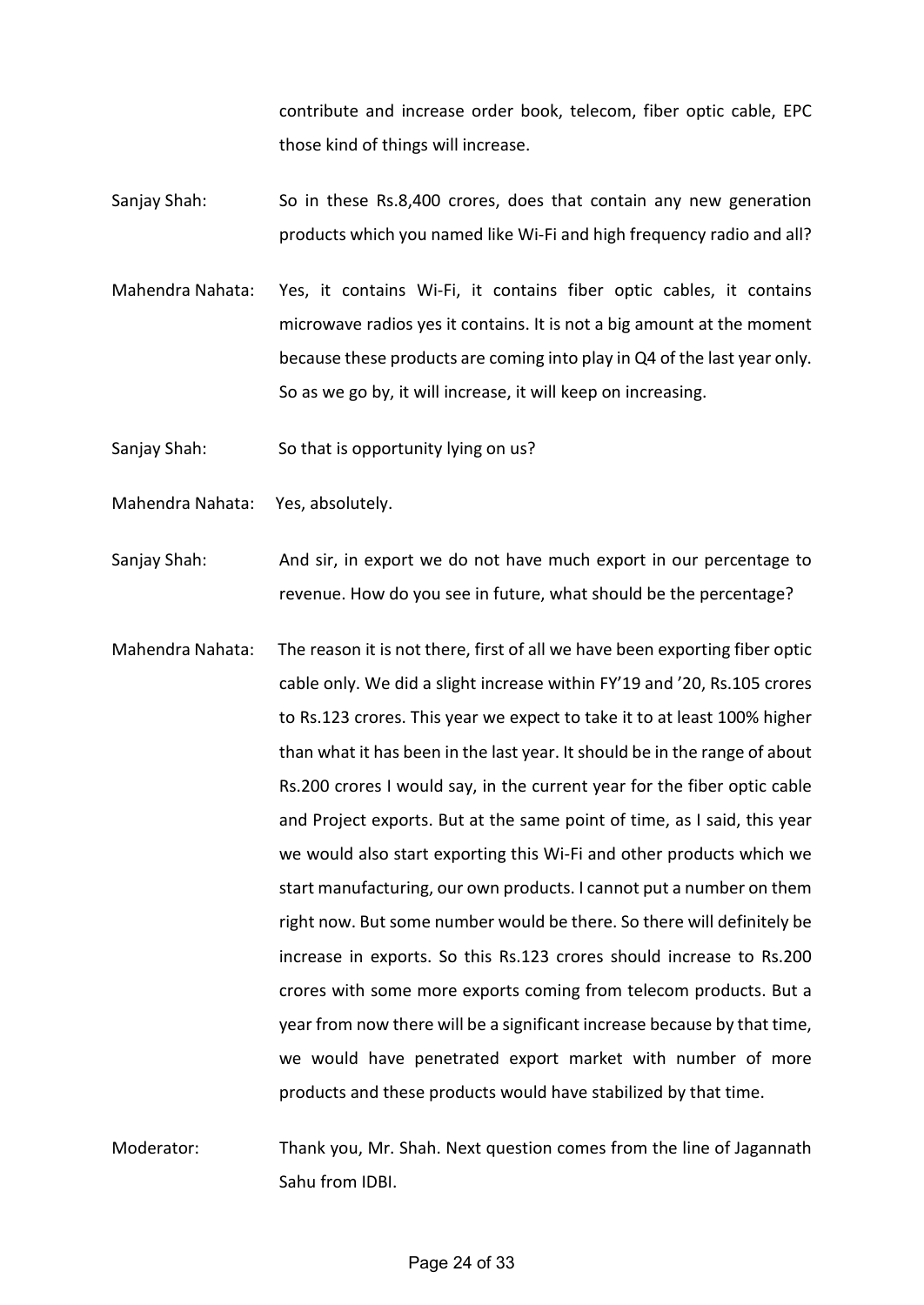- Jagannath Sahu: I have some questions regarding your order book, you said Rs.8,400 crores. How much is going to be executed in a year's time? If you can give something of that.
- Mahendra Nahata: Look I think out of Rs.8,400 crores something like 50% should get executed in the current year. Now of course this is all relative kind of a situation if this pandemic situation worsens, things might change. I hope it does not worsen. It is good for everybody it should not. But generally speaking as per the order, 50% of it should get executed in the current year.
- Jagannath Sahu: Okay and out of this how much is from Reliance Jio order is there?
- Mahendra Nahata: Jio order from Rs.8,400 crores should be roughly about Rs.1,100– Rs.1200 crores.
- Jagannath Sahu: And presently turnover make up if I see how much is Jio is contributing?
- Mahendra Nahata: Jio would contributes about 25-30%.
- Jagannath Sahu: Then second question is regarding the margin what you said that in a year-on-year comparison definitely your margins are improving. But if you see the last two quarters of course this quarter is an exception but in the last two quarters there are downside in the margin space also?
- Mahendra Nahata: It is not downside. I think if you look at Q2 it was not downside when compared to Q1. Q3 was slightly down from Q2 but not too significantly.
- Jagannath Sahu: My question is when you see it gets stabilized means if you see the current year's full year profitability whether that is a level we are expecting to continue or we are expecting to improve further?
- Mahendra Nahata: Well, I am not making any forward looking statement. But I think it would improve because as I said, this Q4 kind of a situation I do not expect to reoccur. Number two, again as I said, our reliance is more on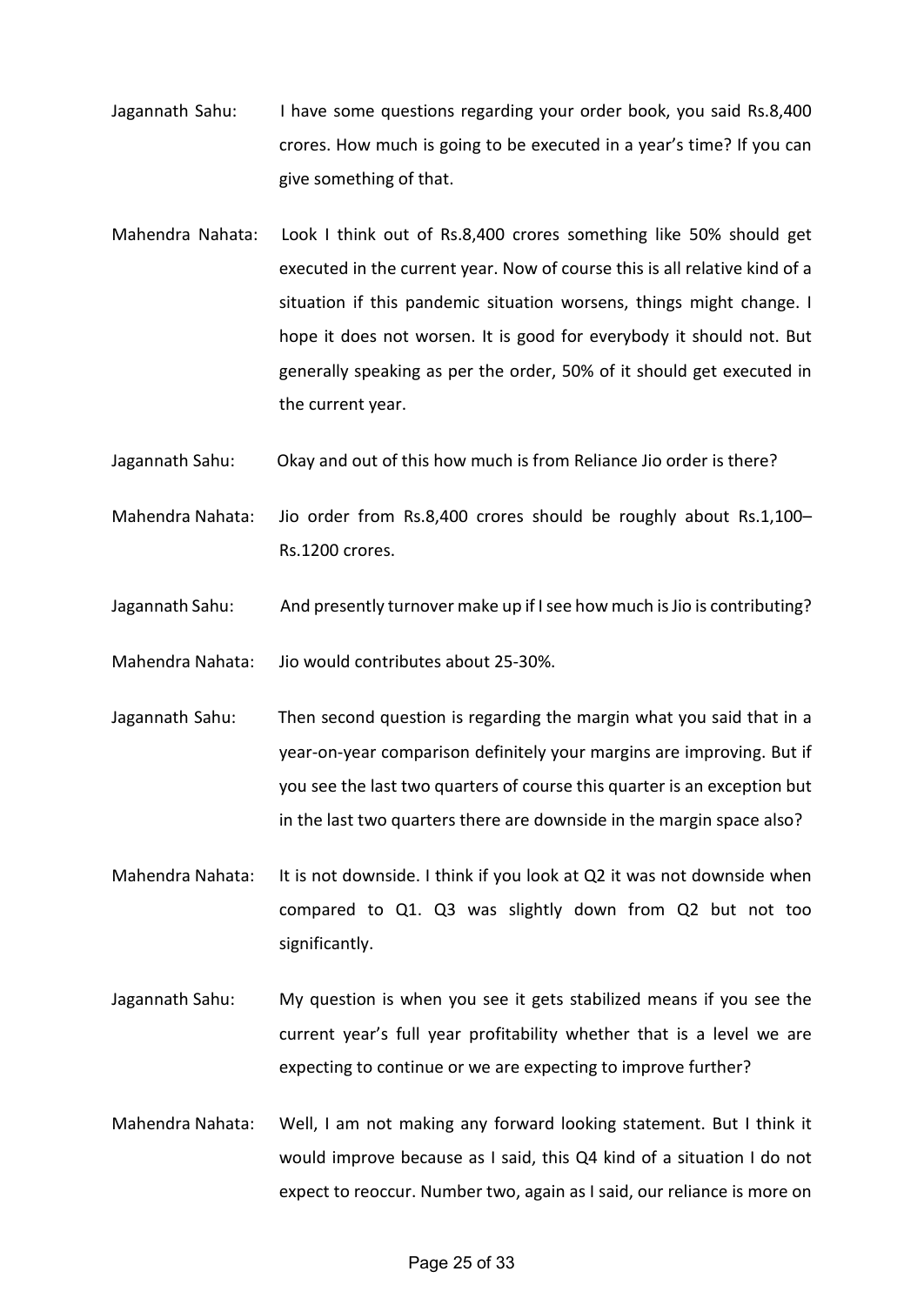own products and technologies. That should also add into our profit margins. So I think percentage of margin should improve.

Jagannath Sahu: And what is the present capacity utilization you are having, sir, for full year if you look at?

- Mahendra Nahata: The capacity utilization of fiber optic cable factories, right now should be about 50%, 60%. But right now it is the different situation as the customers are also not able to lift their products because they have not been able to execute their projects in field. So unless they can execute, they will not take the deliveries. Orders are not cancelled but they are delaying deliveries. That is why capacity utilization is low but I think from July onwards it will start getting normal to 90% plus.
- Moderator: Thank you. Next question comes from the line of Saket Kapoor from Kapoor & Company.
- Saket Kapoor: Firstly sir, whatever is the phase that you have been very sharp in answering all the questions and very candid also. Thank you for the same. Investor gets a sense of confidence when the promoters speaks in this tone. So this was my observation. So I thought that sharing with you. Sir firstly, if you could give us what has been the price trends for the year basis and also for the quarter in the preform fiber and fiber cable the entire value chain?
- Mahendra Nahata: Look these move concurrently. If the cable prices come down, everything else comes down. If the fiber prices come down, everything else comes down. Fiber prices is the main determining factor. So fiber prices have gone down almost to half similarly preform prices have gone down almost to half. Fiber price for example what used to be \$7, \$8 have come down to \$3.5 to \$4 depending upon who buys and who sells.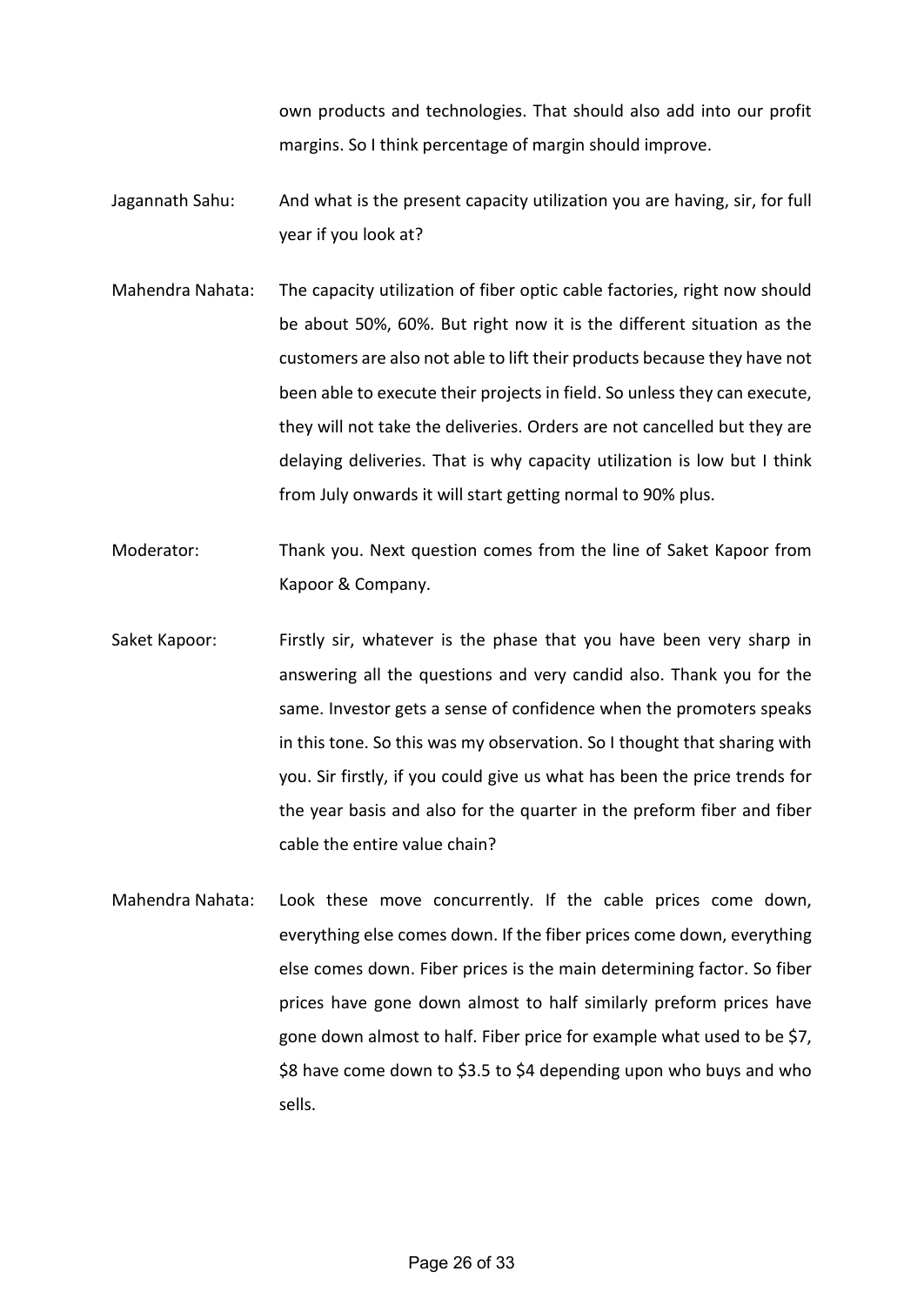And preform have gone down from \$140 to \$70 or even less. So they are moved in parity. Cable price would have gone down what used to be there is a particular kind of cables Rs.54,000 that has come down to something like Rs.35,000, Rs.36,000 because it will not go down the same proportion because there are other kind of raw material also involved there like plastics and the jellies and all kind of different materials are there. So their prices have not come down so significantly and some of them are imported also and Indian rupee has gone down so they started costing more than what it used to cost earlier. So what was something like Rs.52,000, Rs.54,000 that has come down to Rs.35,000, Rs.36,000. There has been a one-third reduction in that.

Saket Kapoor: And how are we insulated or hedged against these fluctuation, sir?

- Mahendra Nahata: We are completely hedged. If the fiber price comes down, cable prices also comes down. If it goes up, cable price also goes up. Only in the stocks you lose or earn money which is marginal. So we are in between, we are completely hedged out of this. It is not that if fiber price goes down we will start making more money because the cable prices have also come down. The customers are all educated customers. So they will reduce their cable prices for the contracts to be done in future. Existing contracts nobody will reduce. Similarly, if the fiber price increases, we go back to them and increase our prices for the orders to be taken in future. And as I said, these orders are not yearly orders and all that. May be quantity binding for a year but the prices are every two to three months' basis. So there is no unnatural income or unnatural loss. We operate on normal level of 8% to 10% of PBT margins.
- Saket Kapoor: That means there are no fixed price contracts then, they are all variable?
- Mahendra Nahata: No, the fixed price contracts are not there. Yes, people will promise to buy on a long term basis but pricing keep on changing.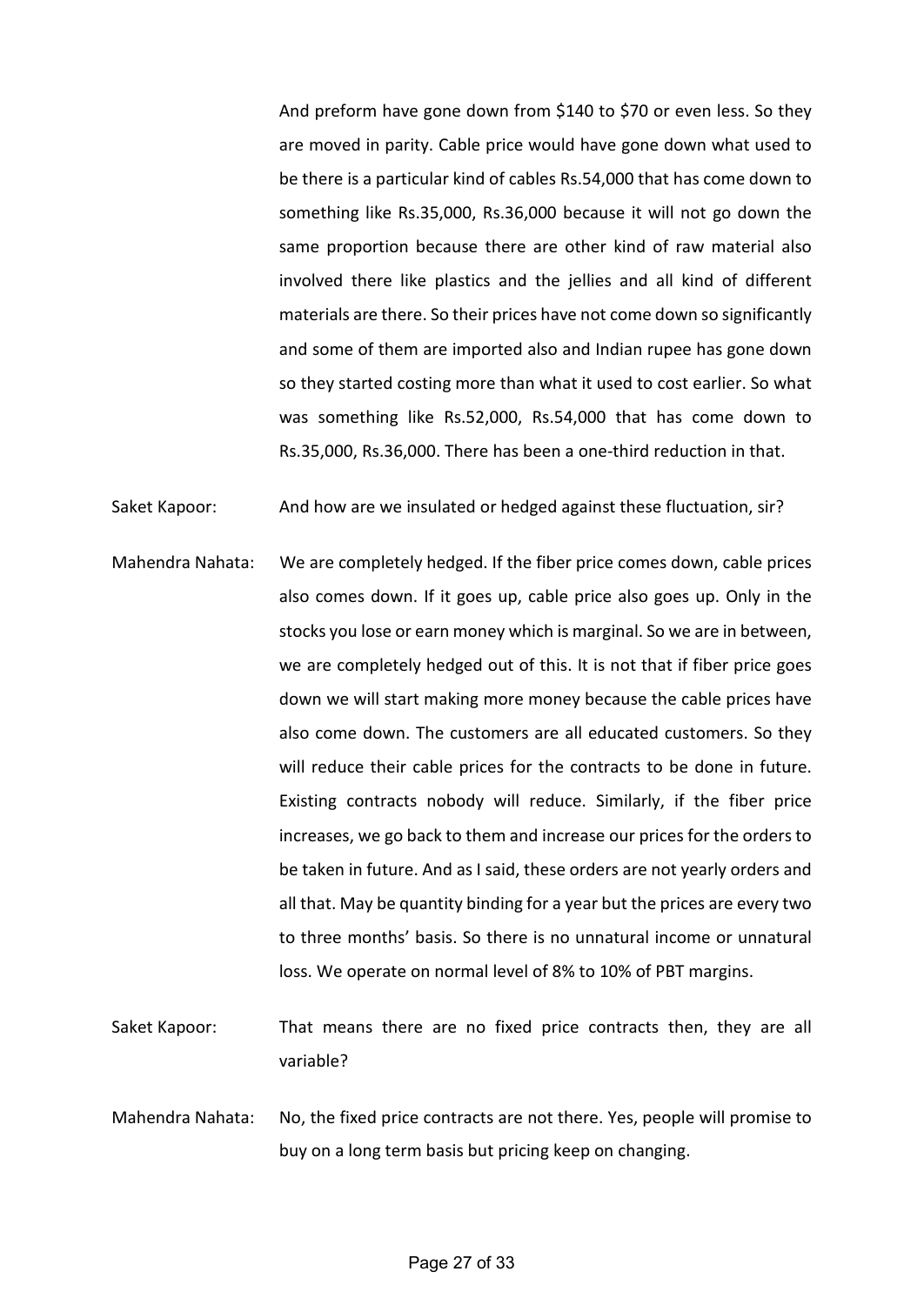Saket Kapoor: There is a promise for off take or there is no?

Mahendra Nahata: Prices keep on getting fixed every two to three months.

- Saket Kapoor: Okay now if we take the benchmark of the industry, we as an investor where should we look at the fears for market capitalization for our Company because there has been erosion in market cap at least with the likes of Sterlite and Vindhya Tele also and Birla Cables. I think so they are falling in the same category but what should be the benchmark we investor should use as a percentage of how to determine what is the fair market capitalization for companies like us?
- Mahendra Nahata: Well, you know it is very difficult for me to answer, Mr. Kapoor, about what should be the fair market capitalization. This is something I cannot answer. The only thing I would say that please do not judge our Company HFCL as a fiber optic cable company alone because our revenue share of fiber optic cable is 20%-25%. 80% revenue comes out of different Telcos, telecom products, EPC and all that. So let us not judge HFCL as a fiber optic cable company. We are doing a lot of other products as well which are our own IPR.

It is much more than fiber optic cables. Fiber optic cable is just less than 20% of our business. May be 25% in the current year not more than that. So please do not judge our Company as a fiber optic cable company and which Company to invest and which not, I cannot say and what is the proper market capitalization, I cannot say.

Saket Kapoor: Yes, you are also an equity investor and kudos for you for taking the salary cut also. But the short point I was trying to make is that sir, then we should try to rename and rebrand the Company also. HFCL is that old legacy that is continuing for I think for two decades. So if we could try to just rebrand the same and if a thought process can be given?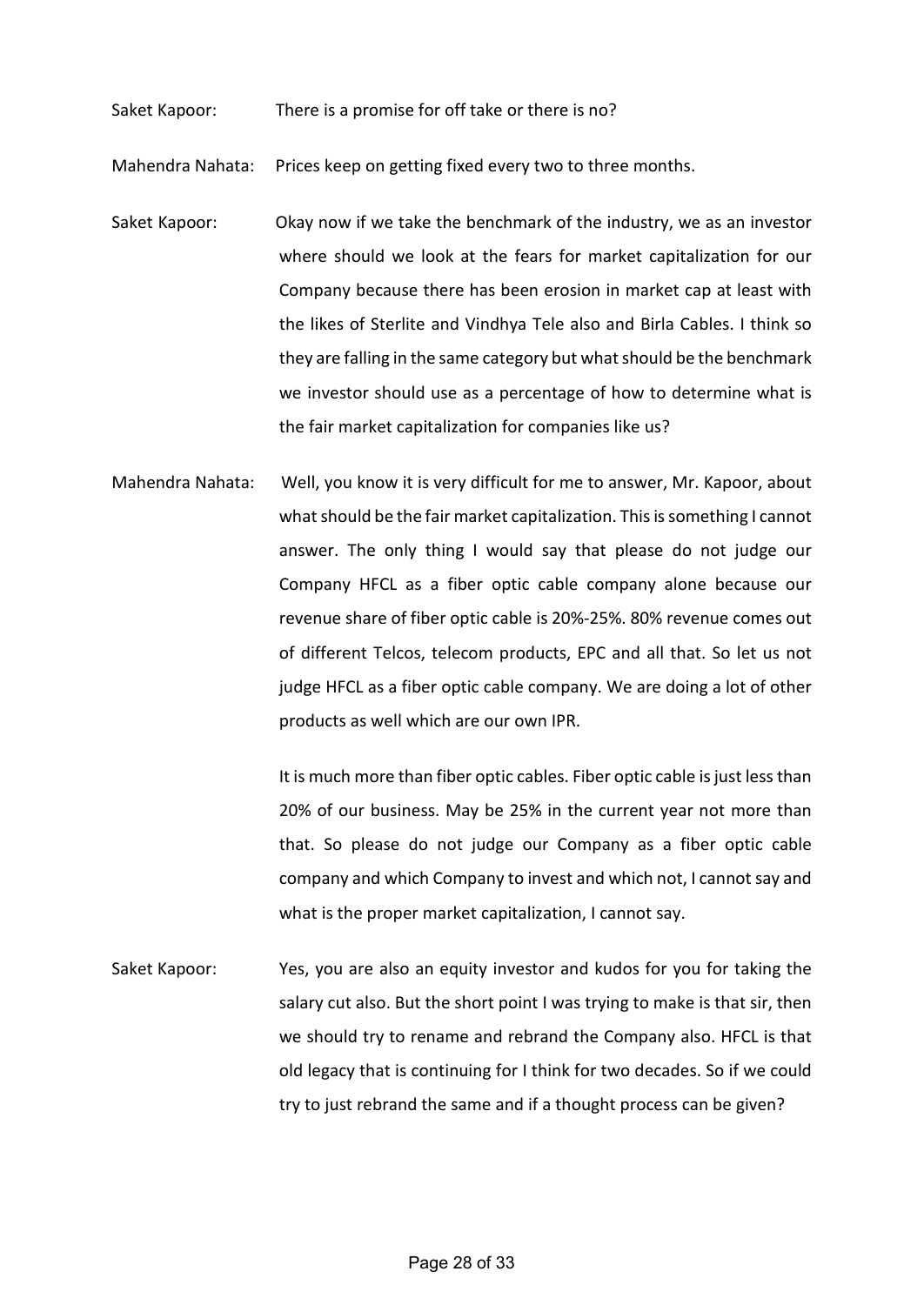Mahendra Nahata: Sure. We are definitely working on that, Mr. Kapoor. If you look at one, well, we are working on increasing our profitability, we are increasing our efficiency levels, professionalism in the Company. We are making it more and more professional people oriented Company where the operations are done by professional people, not by promoter or anybody.

> We are making it a technology Company not a simple product Company but a technology Company. We are trying to slowly rebrand and I think this obviously is going to take time but you see lot of things have changed. Lot of things are going to change in the coming year, this year also.

- Saket Kapoor: Yes, even name change should happen. But for the dividend part, what was the call by the Board this time for?
- Mahendra Nahata: Dividend we have not taken any call. We have not recommended any dividend because this is the time to conserve the cash flows because the current pandemic situation you do not know how it would become and what kind of things will happen in future. So it is a time to conserve cash flows. However, if the situation improves next half year or so we would have to relook at it.
- Saket Kapoor: We can look at it. And now only two small observations. Just an observation sir, and I do not have any questions. Sir firstly, on the presentation part, we as an investor analyst request for the presentation to be uploaded at the earliest and not with a lag of a day or two, that makes our job a bit different. And we should look for putting up of the videos of our new facility. Due to this pandemic we wouldn't be able to visit now.

Mahendra Nahata: Sure, that is a good idea. We shall put videos etc. and shall upload soon.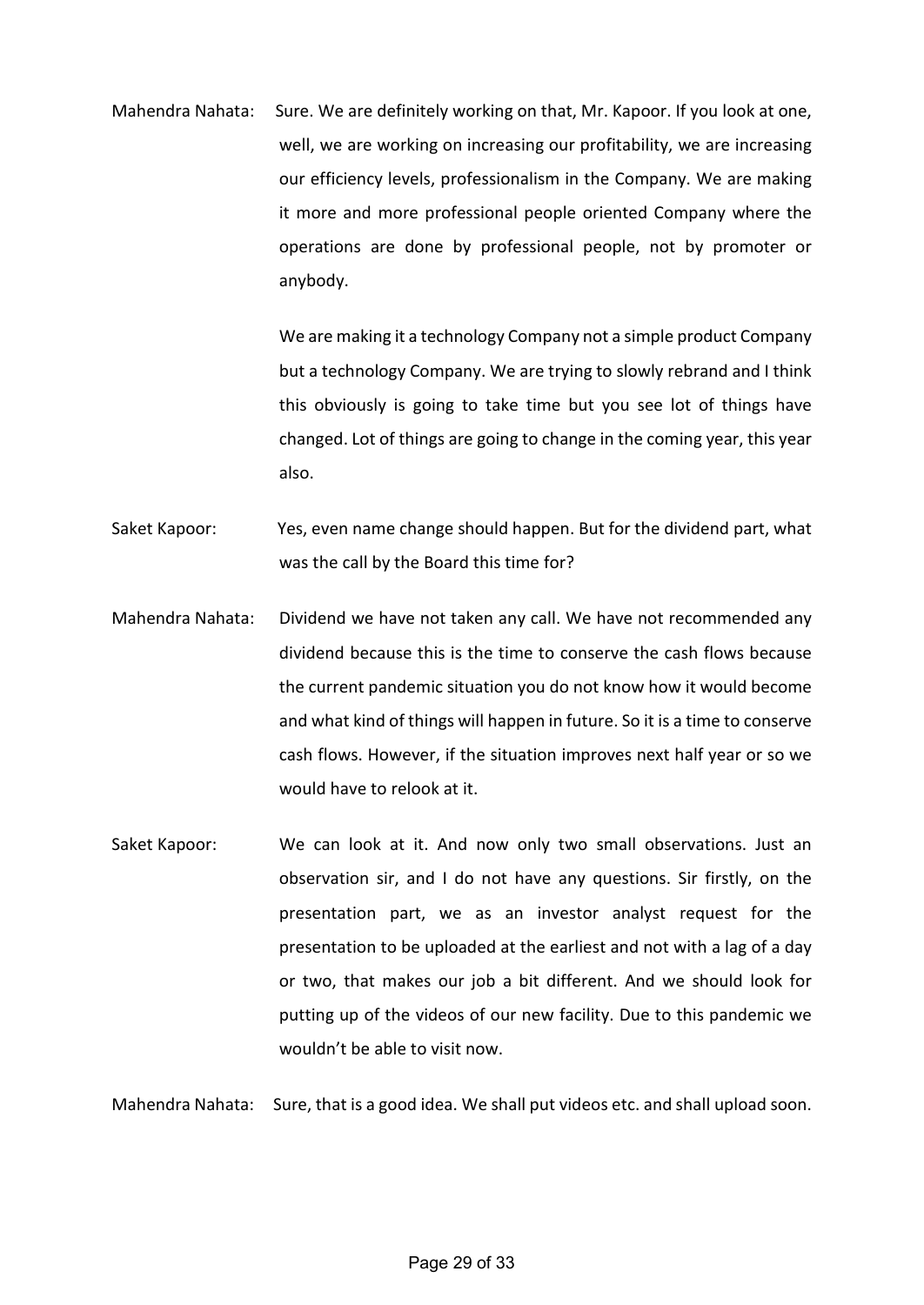- Saket Kapoor: For each and every facility with the description what we have at present, with a PPT presentation so that the investor will get a fair idea of exactly what we are doing.
- Mahendra Nahata: Most welcome, any of you want to visit, please visit also.
- Saket Kapoor: Sir, this problem will continue for next two to three months.

Mahendra Nahata: After two, three months also you can visit, what is the problem.

- Moderator: Thank you, Mr. Kapoor. We will take the last question for the day and the question comes from the line of Abhishek Shah, he is an individual investor.
- Abhishek Shah: First obviously sir, it is really impressive to see our focus on constant innovation and the promoter's buying from the open market also adds a lot of confidence to us as investors. Sir, my first question is I am just trying to dissect between say the global demand and domestic demand. You mentioned from China, China being well fiberized you do not expect significant demand coming from there. So on the export front sir, which geography are you seeing demand coming from? That is the first part.
- Mahendra Nahata: I think you are talking of fiber optic cables. I did not say that significant demand will not come from China. What I said that whatever demand was there it will not go beyond that. It will remain little bit down, but it will not go beyond that. There will be some demand in China because fiberization is still happening, 5G is still happening so there could see increased demand. From what earlier people were projecting that it will increase further which is not going to happen. It will not increase but it may go down a bit but demand is still going to be there. Number one. Number two, the countries where that demand is going to increase. You will be surprised even Europe is going large scale in to fiber to home. So we are seeing an increased demand coming from Europe, from Middle East, from even South America, even North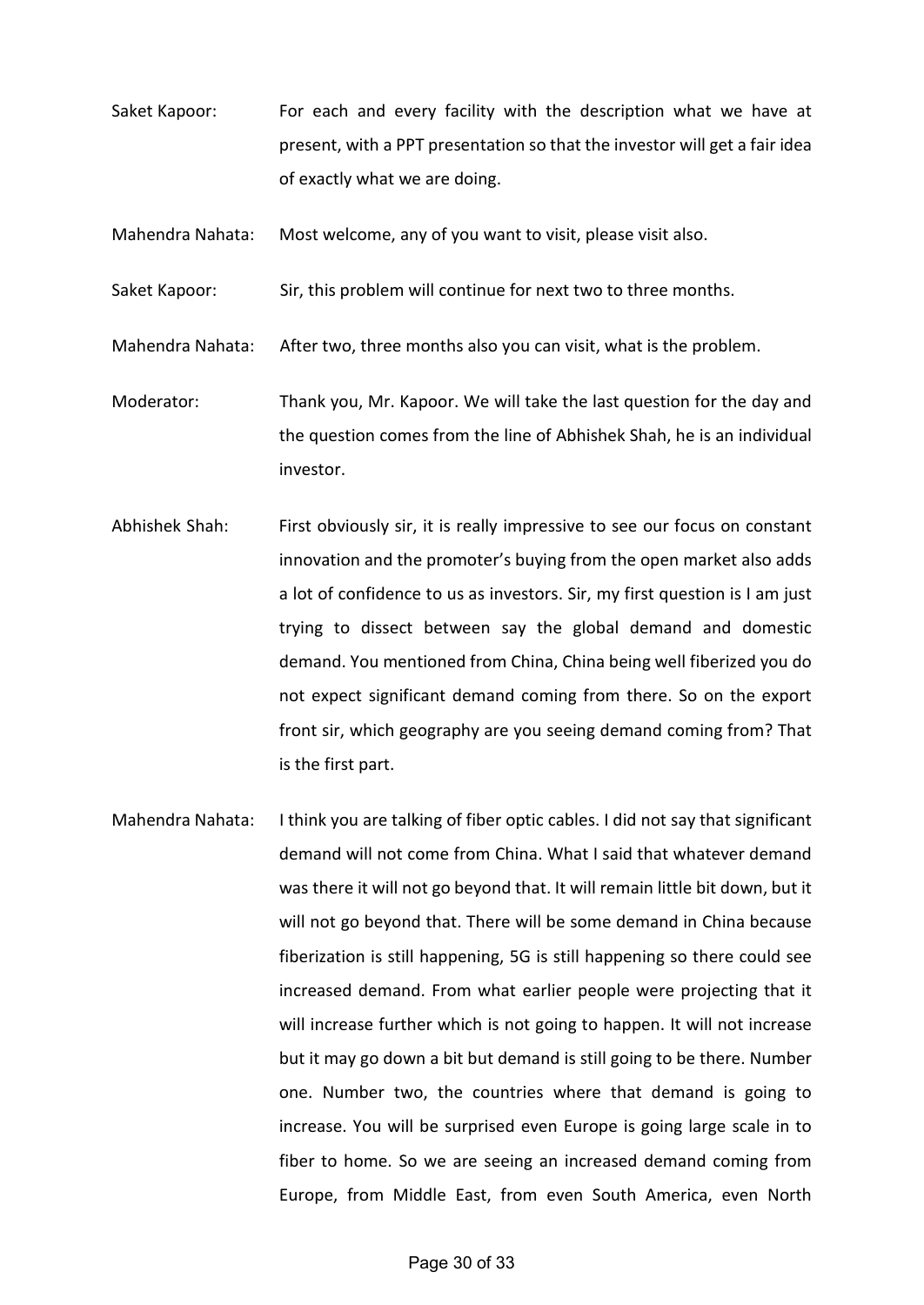America. Every place where 5G and FTTH is getting implemented, fiber optic cable is seeing a large demand.

Similarly, 5G implementation will see large demand for other kind of telecom equipment also which I described to you a little while ago. So fiber cable demand is coming all around the world, in India, Middle East, Europe, Americas. Everywhere the increased demand is there, no doubt about that.

Abhishek Shah: Sir, with the excess capacity that across the globe companies have built, do you expect these optical fiber prices to come back to normalcy levels where I understand it does not affect us, but just to understand it, do you expect it to come back to normalcy levels which have been prevailing at around \$6.5 to \$7 anytime soon?

Mahendra Nahata: Abhishek, I think it will revolve around \$3.5 to \$4.

- Abhishek Shah: Sir, second on the domestic demand. I understand you have been very bullish about this coming year and I think I heard fiber demand could go up by as high as 50%. Just correct me on that. I wanted to check.
- Mahendra Nahata: I did not say demand to go up. I said our revenue from fiber cable would go up by around 50%. That is what we expect. I said that.
- Abhishek Shah: Okay sorry. Sir, what I wanted to understand was that, last 5 years, Jio and Bharti Airtel both have gone through massive CAPEX front and both of them have actually said that their spends will sort of normalize and rationalize in the coming year. I mean how do you see that affecting us or do you not see it as a big issue coming ahead?
- Mahendra Nahata: Just one example Jio, 4G expansion have stabilized. There would be only extension in certain areas but FTTH they have started. While the FTTH is stabilizing or increasing, going forward 5G would start. So CAPEX from one type of a technology may go down but another kind of a technology will go up.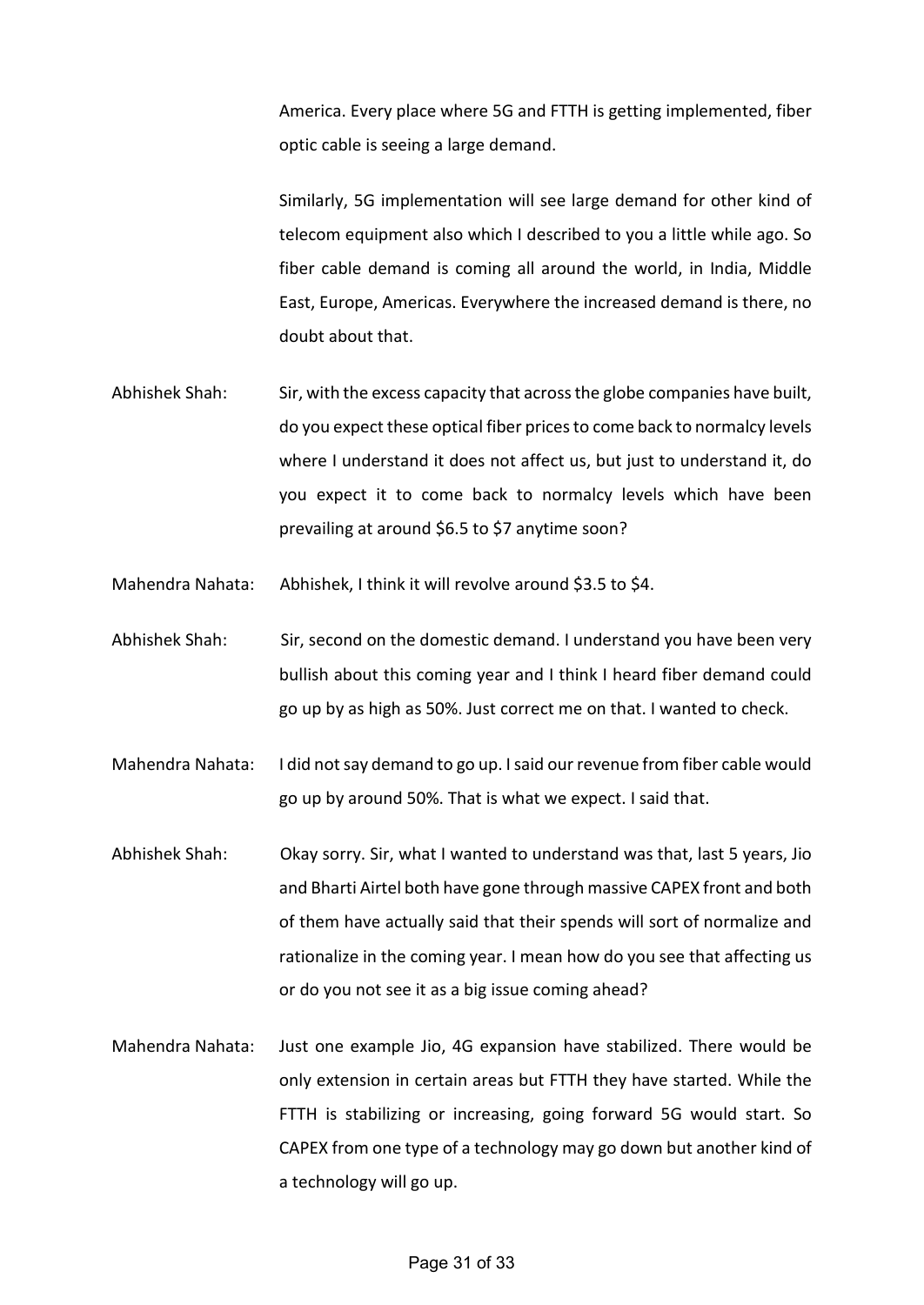So 4G has gone down and FTTH has gone up. When FTTH would be at some down level and then 5G would start. So CAPEX in the telecoms would never stop, I can tell you. You will see Bharti's balance sheet for 20 years, every year there has been some CAPEX and that it would continue to be there.

Abhishek Shah: Okay so you do not see a major rationalization in their CAPEX in the coming years also? And for us it should not be a big issue in terms of getting that?

Mahendra Nahata: It is not a big issue because once the technology demand will go down for one technology, then demand for other technology will go up.

Abhishek Shah: And sir, again one last thing on the domestic front again is there any anti-dumping duty may be to protect domestic players like us?

- Mahendra Nahata: We are hearing they are talking on the fiber. There are particular kind of fiber they are talking about and there have been some public hearings also. But nothing final has come up till now.
- Moderator: Thank you, Mr. Shah. That was the last question for the day. I now hand the conference over to Mr. Mahendra Nahata of HFCL Limited for closing comments. Over to you, sir.
- Mahendra Nahata: Thank you gentlemen, all of you, for paying attention and being the part of this earnings call. And as I said though there have been issues with almost every company in the world and we are no exception to that due to this current pandemic situation. But as I said, things have started improving, things have started moving forward as more and more relaxation happens. Our operations will go ahead with the full stream and situation will only improve now barring any unforeseen things happening in the current pandemic. Things are going to improve only.